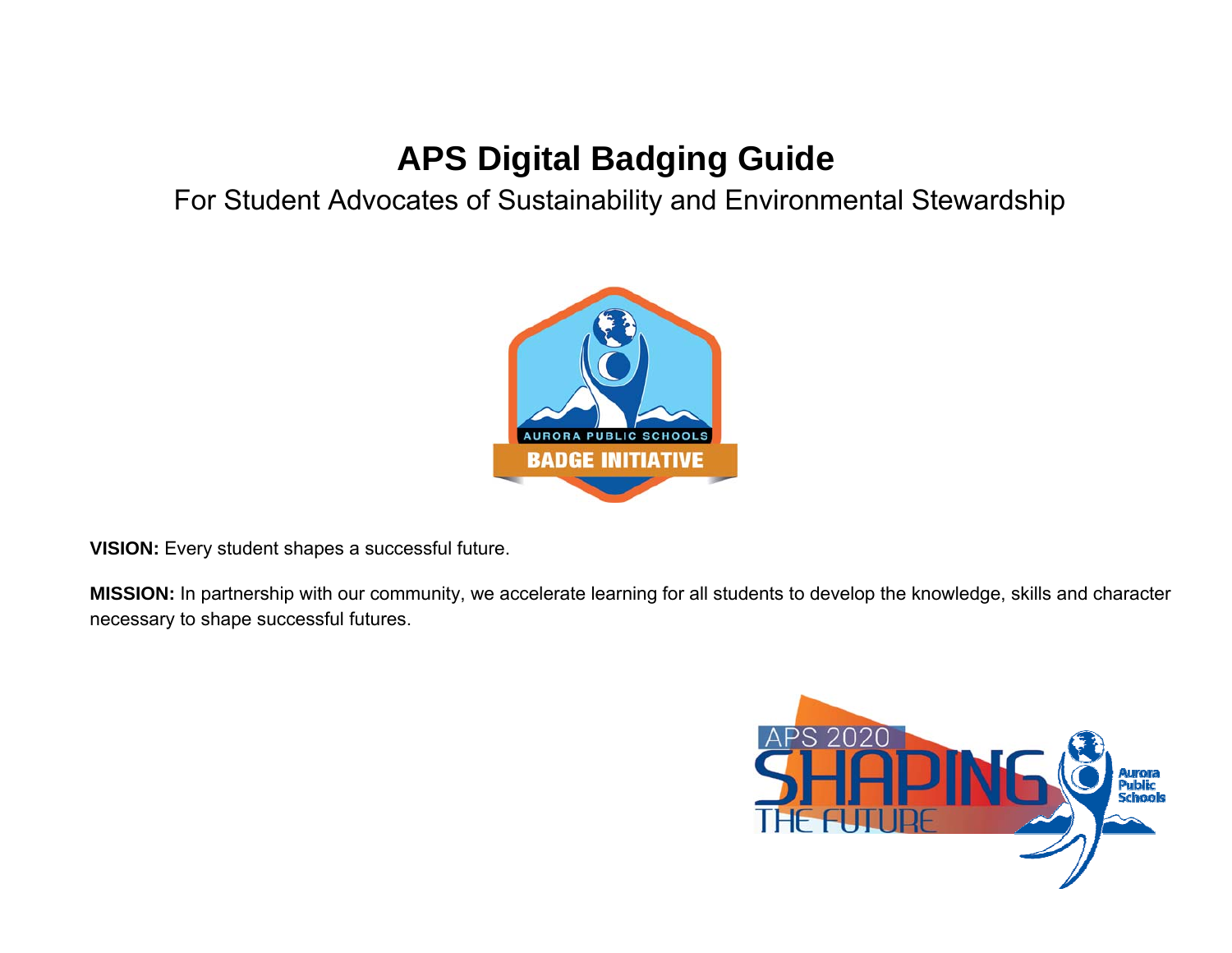#### **Guideline Interpretation and Use**

This document describes a collection of digital badges available to award to students choosing to self-advocate their interests in the areas of sustainability and environmental stewardship. It is modeled after APS's Digital Badge Program, which further distills the Colorado Department of Education designated 21<sup>st</sup> Century Skills into a list of 21 professional competencies that have been difficult to measure, but which APS considers essential to workplace success.

Brief explanations of each badge are presented along with lists of sample evidence examples, listed from higher to lower in order of grade based difficulty, which students are required to submit. The sample evidence is intended to serve as a guide for teachers looking to create their own evidence criteria for earning digital badges.

Distinctive age-based badge details  $(P-2, 3-5, 6-8, 9-12<sup>th</sup>$  grade) and student evidence submissions are maintained for APS's digital badges on credly.com, a Software-as-a-Service (SaaS) provider. Direct links to each distinct age-based badge are listed on the following pages under "Claim Code."

Badges do not need to be earned in any particular order. However, Journey badges and their corresponding Summit badge are segmented into skills categories. This guide is written with the intent that all Journey badges in a skill category are awarded before the corresponding Summit badge can be granted. Additionally, to qualify for each Summit badge, teachers are encouraged to adopt criteria requiring additional student supplied evidence that ties all skill category concepts together.

Students should speak with their teacher about the list of endorsers (community sponsors) who may be aligned with a particular badge (Journey or Summit) or assortment of badges!

#### **Table of Contents**

APS Badge System Framework Summit Badge: COLLABORATION AWARENESS **COMMUNICATION CONTRIBUTION** INTERACTION Summit Badge: CRITICAL THINKING ANAYSIS EXPLORATION INVESTIGATION **ORGANIZATION** Summit Badge: INFORMATION LITERACY RECOGNITION RESEARCH **SYSTEMS TRANSFER** TROUBLESHOOTING Summit Badge: INVENTION CREATION FORECAST INNOVATION SIMULATION Summit Badge: SELF-DIRECTION ADVOCACY **ATTITUDE** LEADERSHIP LIFELONG LEARNER **Resources**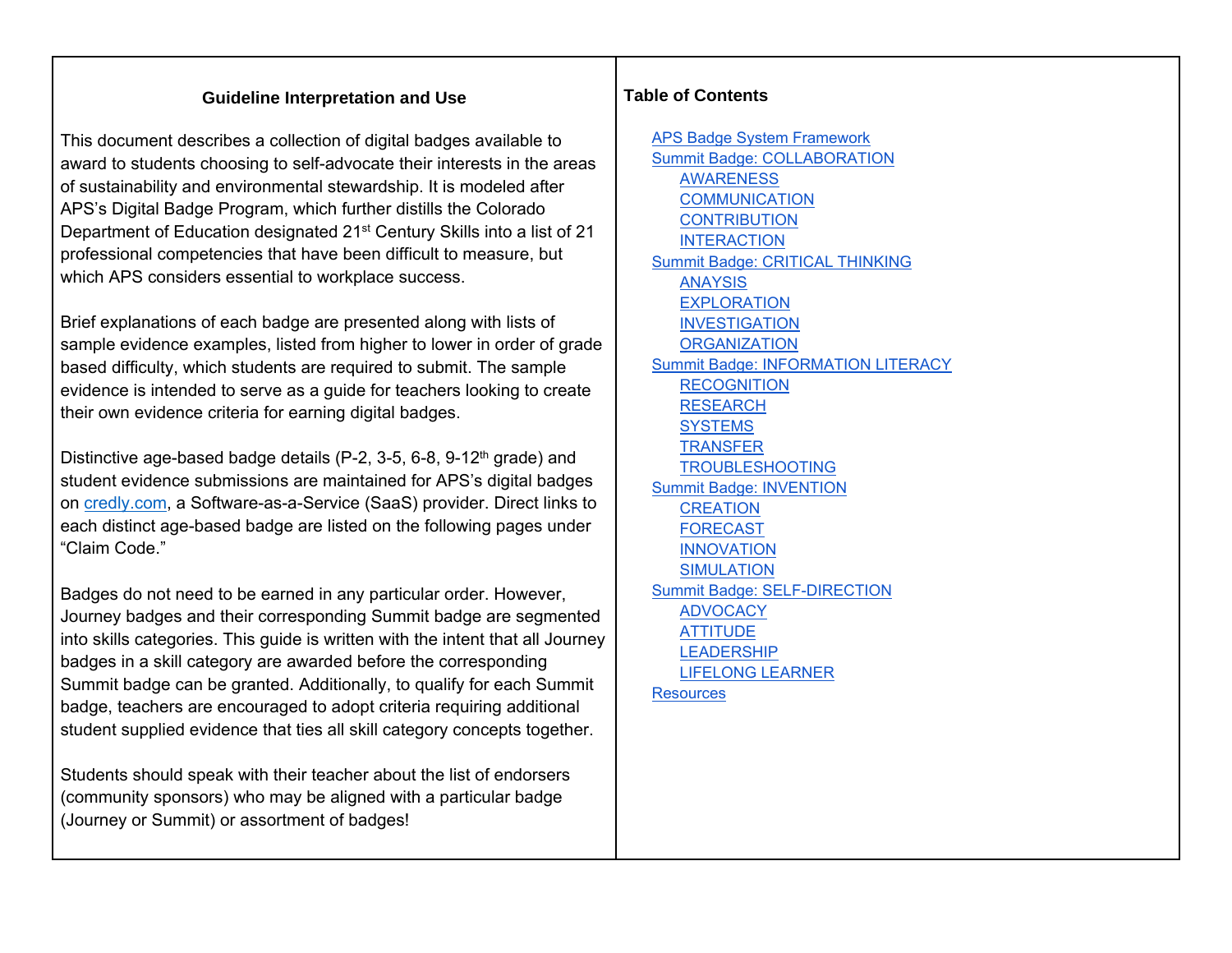



# 21<sup>st</sup> Century Credentials

**Recognizing Assets, Opening Doors.** 

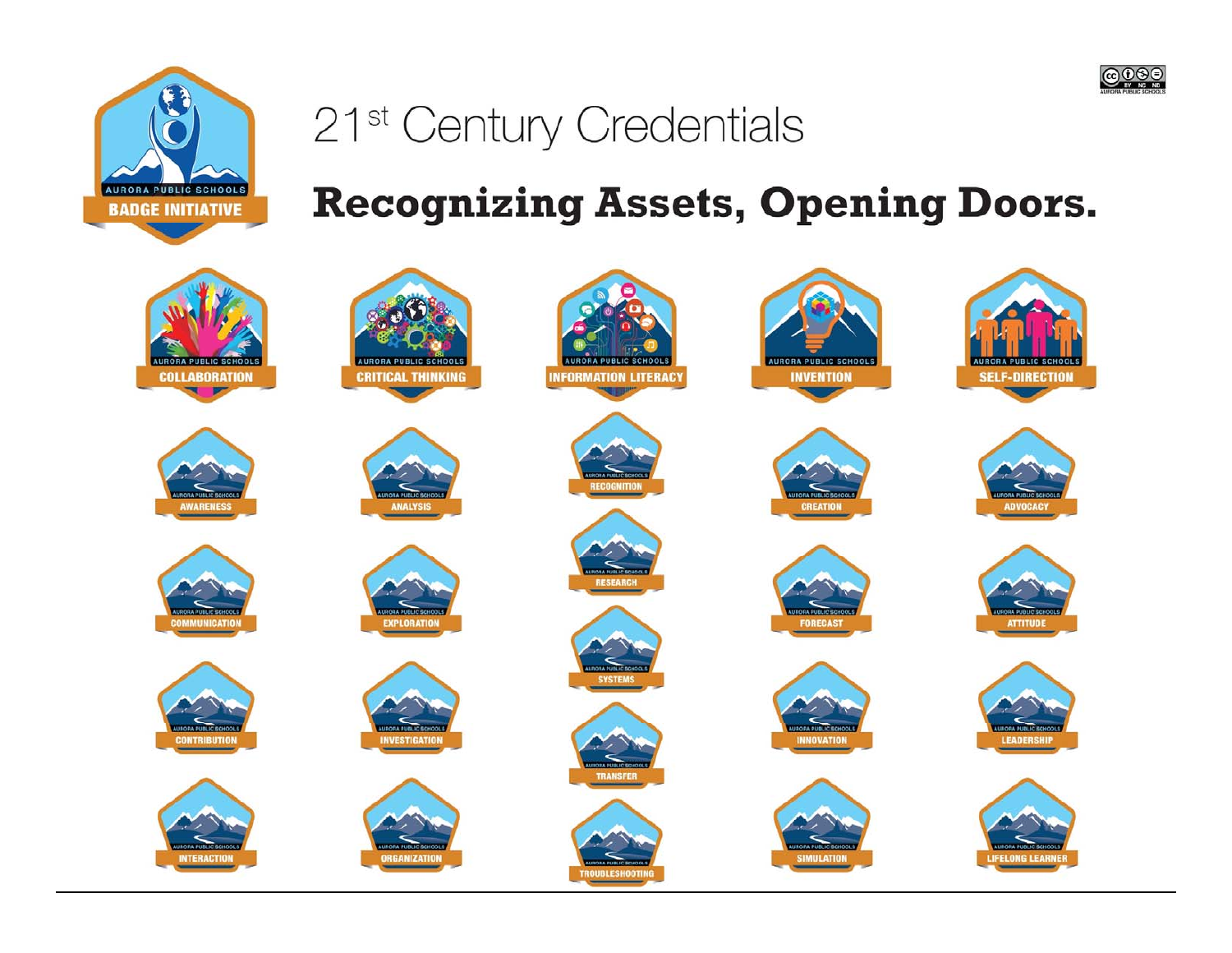

**Summit Badge: COLLABORATION**  *(Encompasses Communication and Global & Cultural Awareness)* 

**Students communicate and work collaboratively to support individual learning and contribute to the learning of others.**

#### **Journey Badges**

In order to earn the Collaboration Summit Badge, students need to earn the four Journey Badges listed below:

- **AWARENESS:** develop cultural understanding and global awareness by engaging with learners of other cultures
- **COMMUNICATION:** communicate information and ideas effectively to multiple audiences using a variety of media and formats
- **CONTRIBUTION:** contribute to project teams to produce original works or solve problems
- **INTERACTION:** interact and actively collaborate, with peers, experts, or others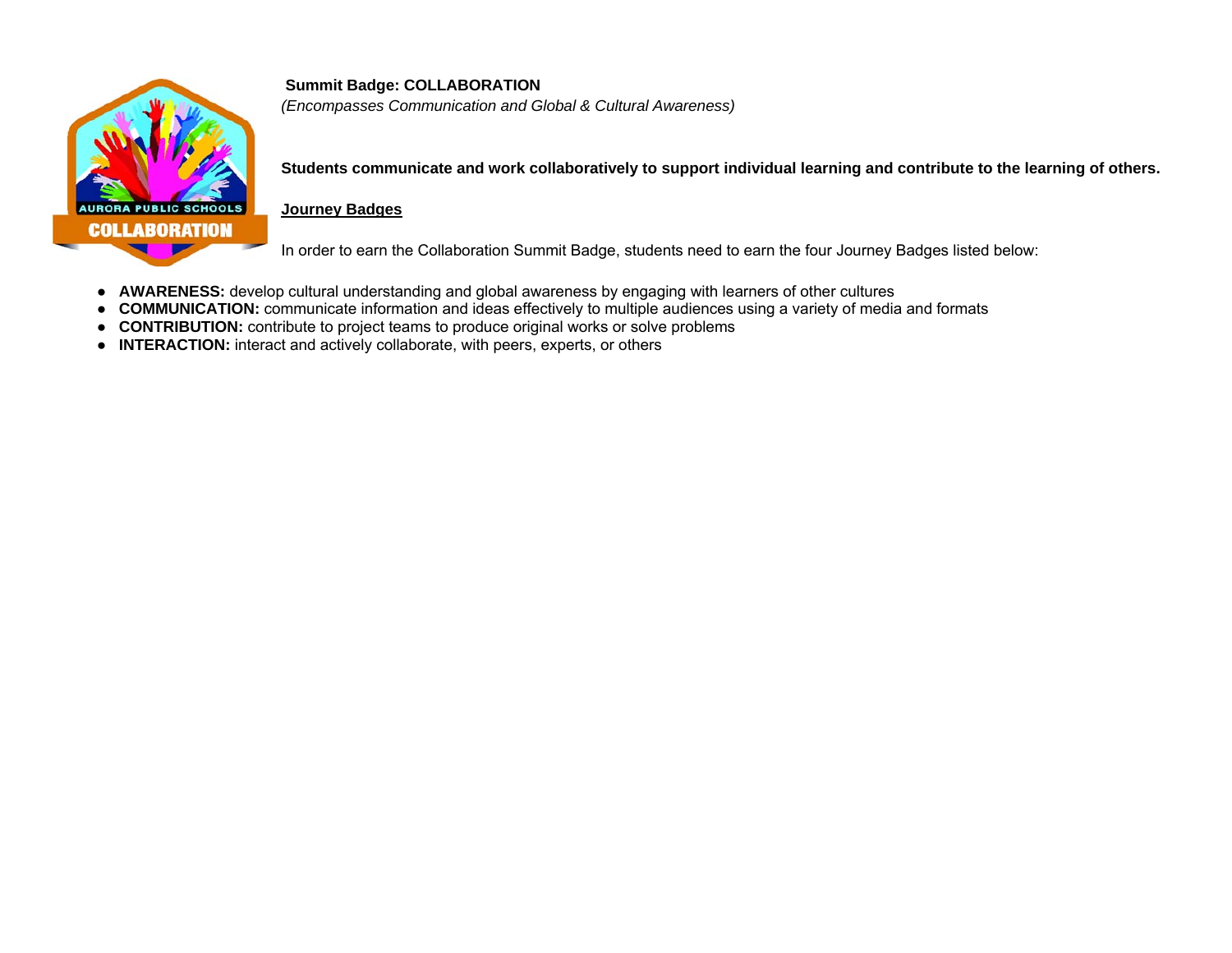| <b>AWARENESS</b><br>Develop cultural understanding and global awareness by engaging with learners of other cultures. |          |                                                                                                                                                                                                             |                                                                                                                                                                                                                                                                                                                                                                                                                                                                                                                   |                     |  |
|----------------------------------------------------------------------------------------------------------------------|----------|-------------------------------------------------------------------------------------------------------------------------------------------------------------------------------------------------------------|-------------------------------------------------------------------------------------------------------------------------------------------------------------------------------------------------------------------------------------------------------------------------------------------------------------------------------------------------------------------------------------------------------------------------------------------------------------------------------------------------------------------|---------------------|--|
| <b>Sample</b><br><b>Evidence</b>                                                                                     |          | $\bullet$<br>hiking trip to document local flora & fauna)<br>from fellow classmates.                                                                                                                        | Sample evidence for meeting the Journey Badge requirement include, but are not limited to, the following:<br>Student engages in a service learning opportunity that focuses on environmental stewardship (i.e. Sierra Club Chapter meeting,<br>Student interviews other students about perspectives on sustainability practices for the purposes of creating and sharing a blog.<br>Create environmental/energy club slogan that promotes its fundamental role and/or value and that prompts routine recollection |                     |  |
| <b>Badge</b>                                                                                                         | Grade    | <b>Meeting the Criteria:</b><br>How is the Digital Badge earned?                                                                                                                                            | What evidence shows this?                                                                                                                                                                                                                                                                                                                                                                                                                                                                                         | <b>Claim Code</b>   |  |
|                                                                                                                      | $9 - 12$ | On behalf of environmentally or resource<br>conservation oriented student group and/or<br>initiative, issue visual, written or verbal evidence<br>of school and/or community awareness of group<br>efforts. | Upload electronically captured (i.e. video, photo, online survey,<br>follower response) evidence showing at least 50 individuals<br>reaction to and/or response to awareness efforts.                                                                                                                                                                                                                                                                                                                             | 35E-C819-2DD        |  |
|                                                                                                                      | $6-8$    | On behalf of environmentally or resource<br>conservation oriented student group and/or<br>initiative, issue visual, written or verbal evidence<br>of school and/or community awareness of group<br>efforts. | Upload electronically captured (i.e. video, photo, online survey,<br>follower response) evidence showing at least 25 individuals<br>reaction to and/or response to awareness efforts.                                                                                                                                                                                                                                                                                                                             | 7C0-0211-953        |  |
|                                                                                                                      | $3 - 5$  | On behalf of environmentally or resource<br>conservation oriented student group and/or<br>initiative, issue visual, written or verbal evidence<br>of school and/or community awareness of group<br>efforts. | Upload electronically captured (i.e. video or photo) evidence<br>showing delivery of awareness message to targeted audience.                                                                                                                                                                                                                                                                                                                                                                                      | D15-C4CA-391        |  |
|                                                                                                                      | $P-2$    | On behalf of environmentally or resource<br>conservation oriented student group and/or<br>initiative, issue visual, written or verbal evidence<br>of school and/or community awareness of group<br>efforts. | Upload electronically captured (i.e. video or photo) evidence<br>showing delivery of awareness message to targeted audience.                                                                                                                                                                                                                                                                                                                                                                                      | <b>7CD-2AA1-1C4</b> |  |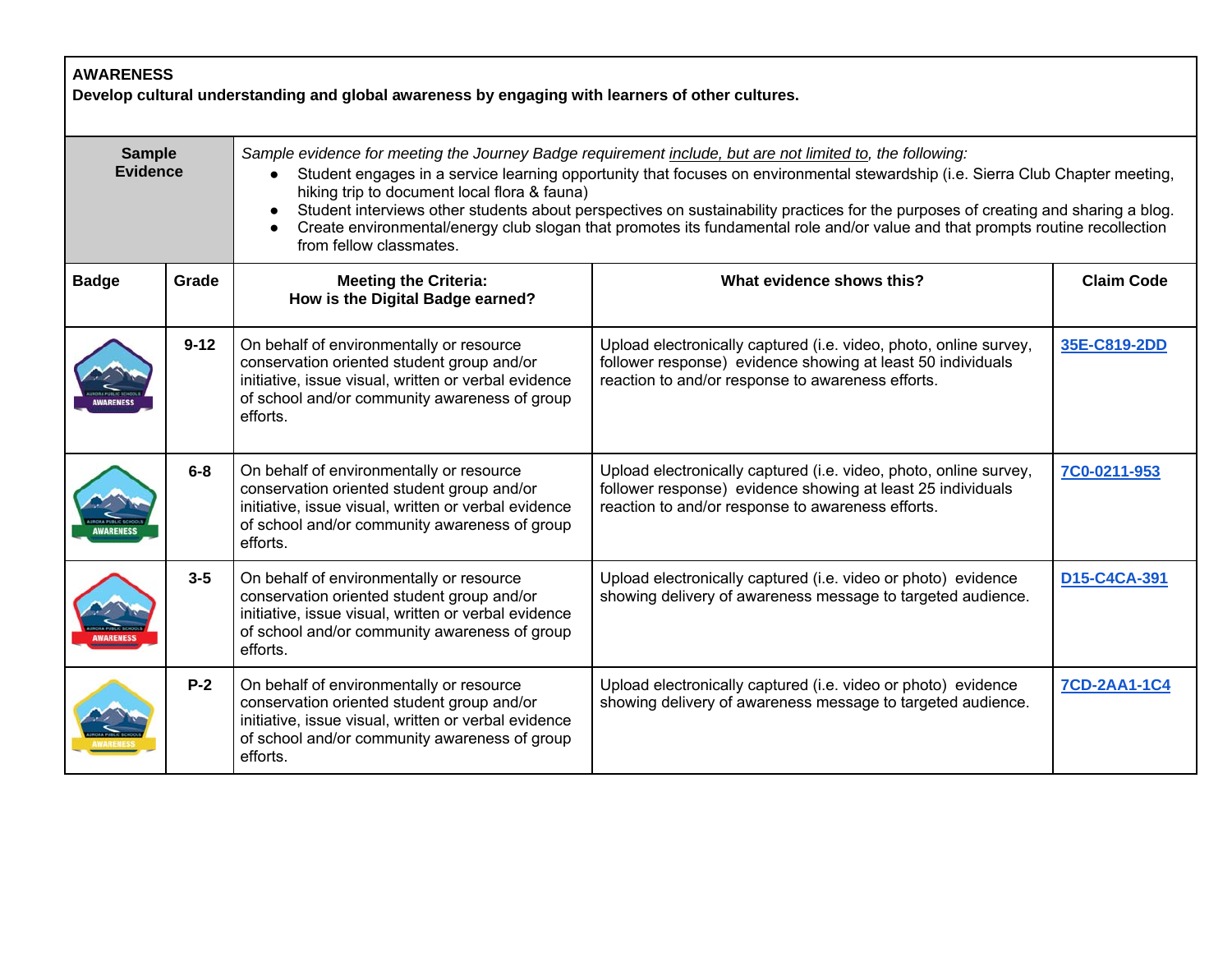| <b>COMMUNICATION</b><br>Communicate information and ideas effectively to multiple audiences using a variety of media and formats |          |                                                                                                                                                                                                                                                                                                                                                                                                                                                                                                                                                                                                                                                                                                                                                                                                                                                          |                                                                                                                                                                                                                                                                                                       |                     |
|----------------------------------------------------------------------------------------------------------------------------------|----------|----------------------------------------------------------------------------------------------------------------------------------------------------------------------------------------------------------------------------------------------------------------------------------------------------------------------------------------------------------------------------------------------------------------------------------------------------------------------------------------------------------------------------------------------------------------------------------------------------------------------------------------------------------------------------------------------------------------------------------------------------------------------------------------------------------------------------------------------------------|-------------------------------------------------------------------------------------------------------------------------------------------------------------------------------------------------------------------------------------------------------------------------------------------------------|---------------------|
| <b>Sample</b><br><b>Evidence</b>                                                                                                 |          | Sample evidence for meeting the Journey Badge requirement may include, but are not limited to, the following:<br>Student actively participates in a TedTalk-type event with an environmental theme that can be broadcast to other schools.<br>Student collaborates with others to create a podcast/radio show to address environmental, resource conservation, or<br>$\bullet$<br>sustainability issues.<br>Student develops a social media campaign to raise awareness about an environmental issue at school.<br>$\bullet$<br>Student researches and creates regularly issued announcements for "Green Tips" via the school's EnergyCAP dashboard or<br>shared visually in school bulletins.<br>Student takes meeting minutes, documenting main discussion topics, commentary and action items (distributes copies among<br>$\bullet$<br>participants) |                                                                                                                                                                                                                                                                                                       |                     |
| <b>Badge</b>                                                                                                                     | Grade    | <b>Meeting the Criteria:</b><br>How is the Digital Badge earned?                                                                                                                                                                                                                                                                                                                                                                                                                                                                                                                                                                                                                                                                                                                                                                                         | What evidence shows this?                                                                                                                                                                                                                                                                             | <b>Claim Code</b>   |
|                                                                                                                                  | $9 - 12$ | Student promotes environmental stewardship and<br>sustainable best practices platform through a<br>variety of social media outlets.                                                                                                                                                                                                                                                                                                                                                                                                                                                                                                                                                                                                                                                                                                                      | Student uploads electronic copies and/or photos of at least 5<br>unique instances of delivered correspondence.<br><b>or</b><br>Student uploads transcript or link to online message board, blog<br>or video-taped presentation delivery. (must have no fewer than<br>10 views/respondents/followers.) | F49-4243-A60        |
|                                                                                                                                  | $6-8$    | Student promotes environmental stewardship and<br>sustainable best practices platform through a<br>variety of social media outlets.                                                                                                                                                                                                                                                                                                                                                                                                                                                                                                                                                                                                                                                                                                                      | Student uploads electronic copies and/or photos of at least 3<br>unique instances of delivered correspondence<br><b>or</b><br>Student uploads transcript or link to online message board, blog<br>or video-taped presentation delivery. (must have no fewer than 5<br>views/respondents/followers.)   | 7F4-90A0-A10        |
|                                                                                                                                  | $3-5$    | Student promotes environmental stewardship and<br>sustainable best practices platform through a<br>variety of social media outlets.                                                                                                                                                                                                                                                                                                                                                                                                                                                                                                                                                                                                                                                                                                                      | Student uploads electronic copies and/or photos of at least 1<br>unique instances of delivered correspondence<br>or<br>Student uploads transcript or link of video-taped presentation<br>delivery. (must have no fewer than 5 views.)                                                                 | 3D0-EFF6-125        |
|                                                                                                                                  | $P-2$    | Student promotes environmental stewardship and<br>sustainable best practices platform through a<br>variety of social media outlets.                                                                                                                                                                                                                                                                                                                                                                                                                                                                                                                                                                                                                                                                                                                      | Student uploads electronic copies and/or photos of at least 1<br>unique instances of delivered correspondence<br>or<br>Student uploads transcript or link of video-taped presentation<br>delivery.                                                                                                    | <b>3D0-AECF-3A2</b> |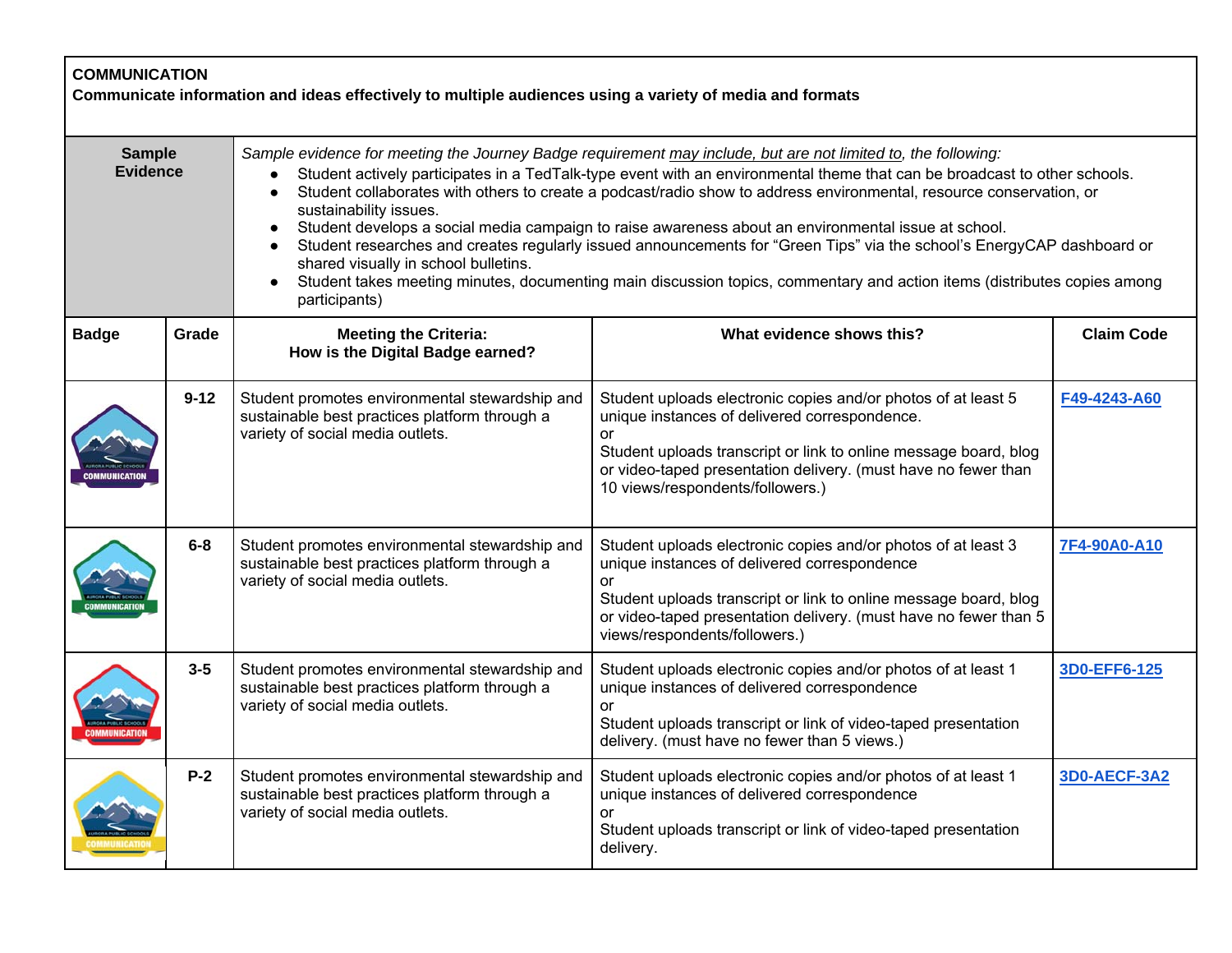| <b>CONTRIBUTION</b><br>Contribute to project teams to produce original works or solve problems |          |                                                                                                                                                                                                                                                                                                                                                                                                                                                                                              |                                                                                                                                                    |                     |  |
|------------------------------------------------------------------------------------------------|----------|----------------------------------------------------------------------------------------------------------------------------------------------------------------------------------------------------------------------------------------------------------------------------------------------------------------------------------------------------------------------------------------------------------------------------------------------------------------------------------------------|----------------------------------------------------------------------------------------------------------------------------------------------------|---------------------|--|
| <b>Sample</b><br><b>Evidence</b>                                                               |          | Sample evidence for meeting the Journey Badge requirement may include, but are not limited to, the following:<br>Student collaborates with an environmental or resource conservation professional to volunteer their time toward a community<br>event.<br>Student actively contributes to organize a school-wide event focusing on environmental and/or conservation awareness (i.e.<br>energy, water, food waste, school gardens, etc.) and that intends to motivate others to take action. |                                                                                                                                                    |                     |  |
| <b>Badge</b>                                                                                   | Grade    | <b>Meeting the Criteria:</b><br>How is the Digital Badge earned?                                                                                                                                                                                                                                                                                                                                                                                                                             | What evidence shows this?                                                                                                                          | <b>Claim Code</b>   |  |
|                                                                                                | $9 - 12$ | Demonstrate active collaboration with<br>environmentally or resource conservation<br>oriented student group and/or initiative.                                                                                                                                                                                                                                                                                                                                                               | Upload evidence of volunteer/contribution efforts amounting to<br>10+hours of time<br>Upload student's image appearing in club publication/posting | <b>ADB-84F7-1B6</b> |  |
|                                                                                                | $6 - 8$  | Demonstrate active collaboration with<br>environmentally or resource conservation<br>oriented student group and/or initiative.                                                                                                                                                                                                                                                                                                                                                               | Upload volunteer/contribution evidence, or upload copies of<br>attendee lists bearing student's name for at least 5 scheduled<br>meetings          | 607-BB74-F9C        |  |
|                                                                                                | $3 - 5$  | Demonstrate active collaboration with<br>environmentally or resource conservation<br>oriented student group and/or initiative.                                                                                                                                                                                                                                                                                                                                                               | Upload volunteer/contribution evidence, or upload copies of<br>attendee lists bearing student's name for at least 5 scheduled<br>meetings          | 90A-2065-72D        |  |
|                                                                                                | $P-2$    | Demonstrate active collaboration with<br>environmentally or resource conservation<br>oriented student group and/or initiative.                                                                                                                                                                                                                                                                                                                                                               | Upload student's image appearing in club publication/posting                                                                                       | 8F4-2009-451        |  |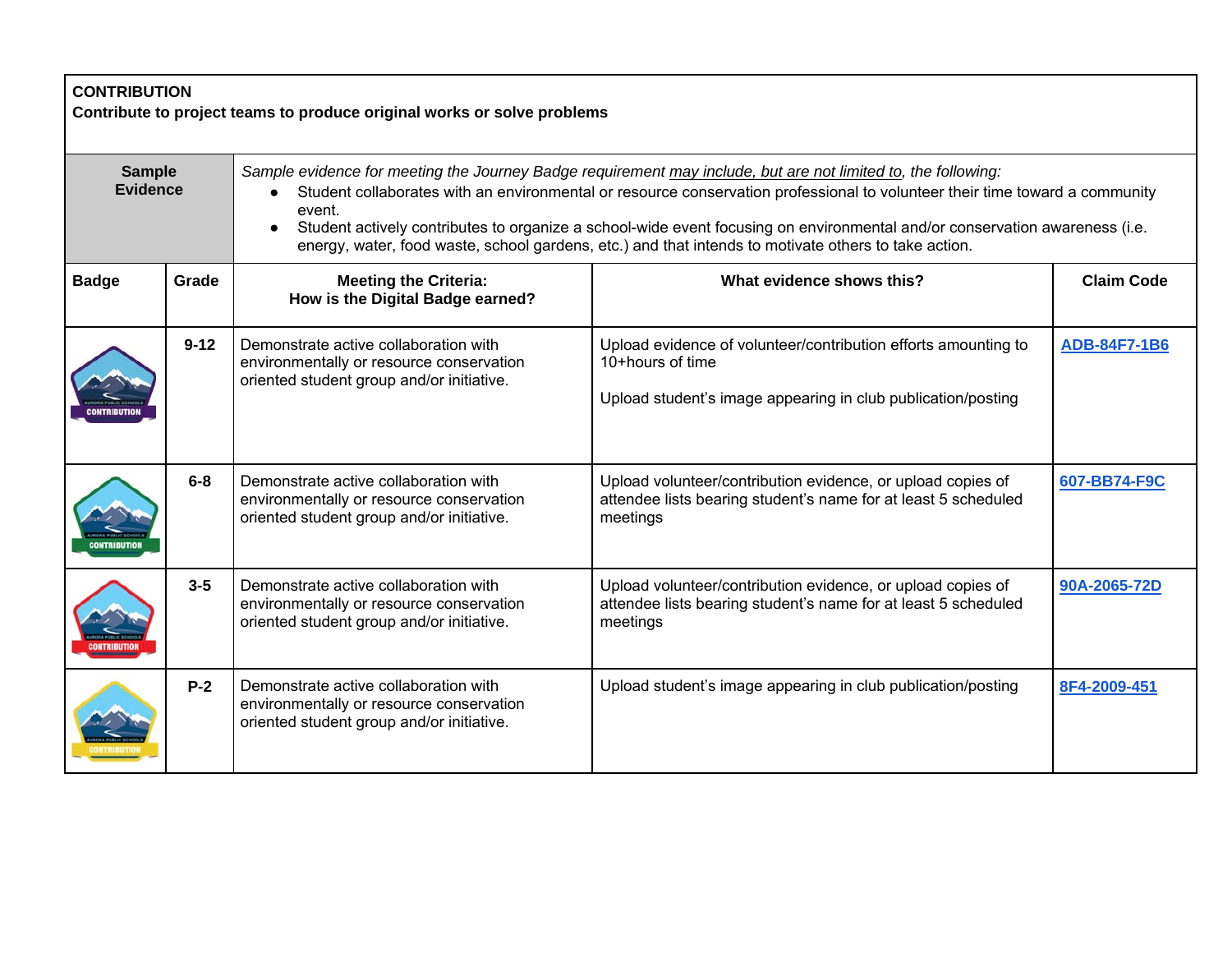| <b>INTERACTION</b><br>Interact and actively collaborate, with peers, experts, or others |          |                                                                                                                                                                                                                                                                                                                                                                                                                                                                                                                                                                                                                                                                            |                                                                                                                                                                                                                                                                                                                     |                     |  |
|-----------------------------------------------------------------------------------------|----------|----------------------------------------------------------------------------------------------------------------------------------------------------------------------------------------------------------------------------------------------------------------------------------------------------------------------------------------------------------------------------------------------------------------------------------------------------------------------------------------------------------------------------------------------------------------------------------------------------------------------------------------------------------------------------|---------------------------------------------------------------------------------------------------------------------------------------------------------------------------------------------------------------------------------------------------------------------------------------------------------------------|---------------------|--|
| <b>Sample</b><br><b>Evidence</b>                                                        |          | Sample evidence for meeting the Journey Badge requirement may include, but are not limited to, the following:<br>Student routinely voices productive commentary within an environmental or resource conservation oriented student group and/or<br>initiative.<br>Student actively interacts with peers to organize a school-wide event focusing on environmental and/or conservation awareness<br>$\bullet$<br>(i.e. energy, water, food waste, school gardens, etc.) the outcomes of which are intended to motivate others to take action.<br>Student solicits support from outside environmental or resource conservation professional to augment/support group efforts. |                                                                                                                                                                                                                                                                                                                     |                     |  |
| <b>Badge</b>                                                                            | Grade    | <b>Meeting the Criteria:</b><br>How is the Digital Badge earned?                                                                                                                                                                                                                                                                                                                                                                                                                                                                                                                                                                                                           | What evidence shows this?                                                                                                                                                                                                                                                                                           | <b>Claim Code</b>   |  |
|                                                                                         | $9 - 12$ | Demonstrate proactive collaboration with<br>environmentally or resource conservation<br>oriented student group and/or initiative.                                                                                                                                                                                                                                                                                                                                                                                                                                                                                                                                          | Student uploads evidence of at least (3) separate interactive<br>contributions and adult sponsor's testimony to each example of<br>student's engagement with fellow peers, experts, school staff,<br>and/or community members.<br>Student must also upload business card/info of recruited outside<br>professional. | B22-E865-C25        |  |
|                                                                                         | $6-8$    | Demonstrate proactive collaboration with<br>environmentally or resource conservation<br>oriented student group and/or initiative.                                                                                                                                                                                                                                                                                                                                                                                                                                                                                                                                          | Student uploads evidence of interactive contributions and adult<br>sponsor's testimony of student's engagement with fellow peers,<br>experts, school staff, and/or community members.                                                                                                                               | <b>DCF-5199-D5B</b> |  |
|                                                                                         | $3 - 5$  | Demonstrate proactive collaboration with<br>environmentally or resource conservation<br>oriented student group and/or initiative.                                                                                                                                                                                                                                                                                                                                                                                                                                                                                                                                          | Student uploads evidence classroom contributions and a<br>paragraph reflecting student's engagement with fellow peers,<br>experts, school staff, and/or community members.                                                                                                                                          | <b>B19-0F29-B8C</b> |  |
|                                                                                         | $P-2$    | Demonstrate proactive collaboration with<br>environmentally or resource conservation<br>oriented student group and/or initiative.                                                                                                                                                                                                                                                                                                                                                                                                                                                                                                                                          | Student uploads photos of "team work" and provides a written<br>explanation of the activity taking place.                                                                                                                                                                                                           | 85D-908C-FF1        |  |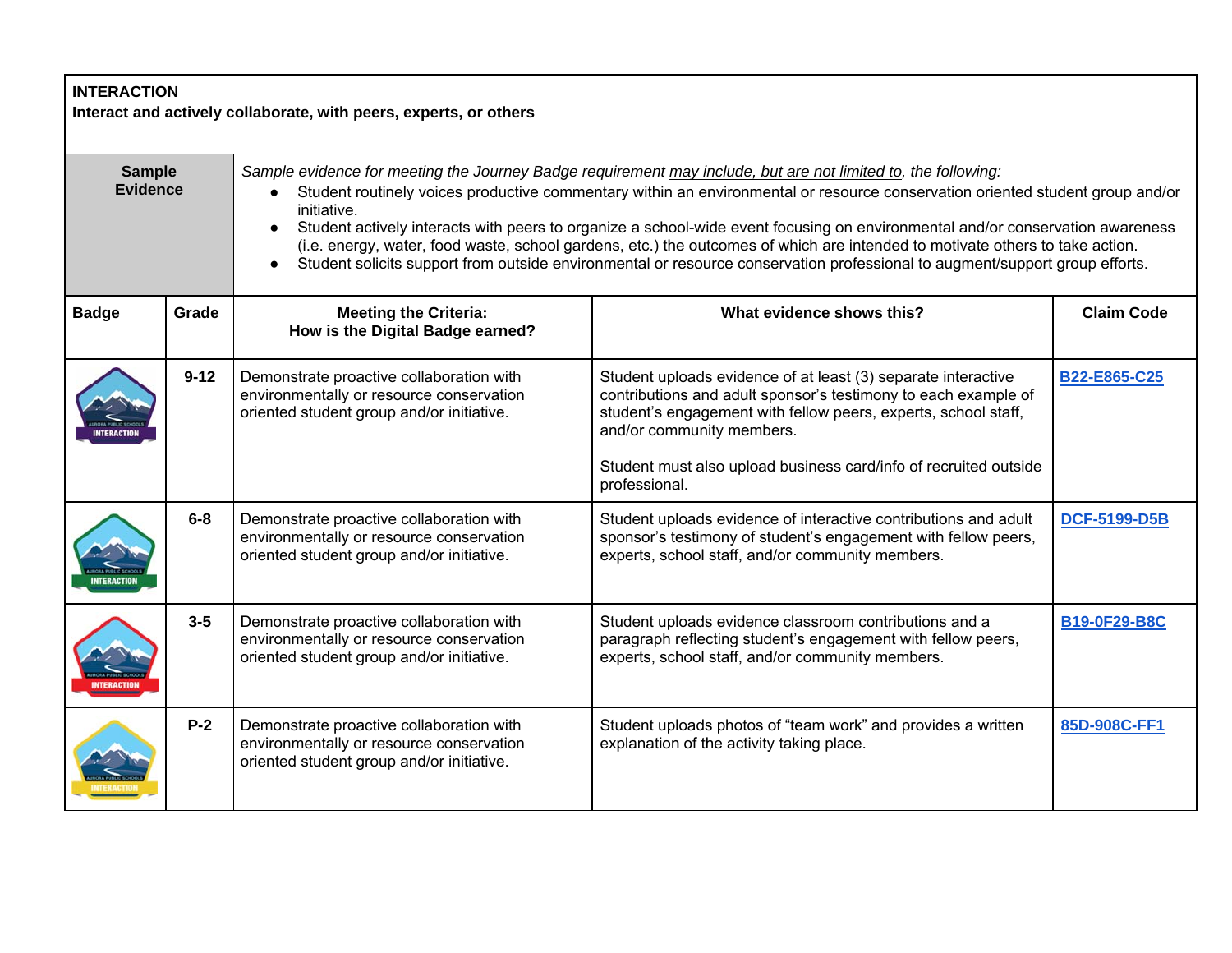

**Summit Badge: CRITICAL THINKING**  *(Encompasses Problem Solving & Global and Cultural Awareness)* 

**Students use critical thinking skills to plan and conduct research, manage projects, solve problems, and make informed decisions using appropriate digital tools and resources.** 

#### **Journey Badges**

In order to earn the Critical Thinking Summit Badge, students need to earn the four Journey Badges listed below:

- $\bullet$ **ANALYSIS:** collect and analyze data to identify solutions and/or make informed decisions
- $\bullet$ **EXPLORATION:** use multiple processes and diverse perspectives to explore alternative solutions
- $\bullet$ **INVESTIGATION:** identify and define authentic problems and significant questions for investigation
- **ORGANIZATION:** plan and manage activities to develop a solution or complete a project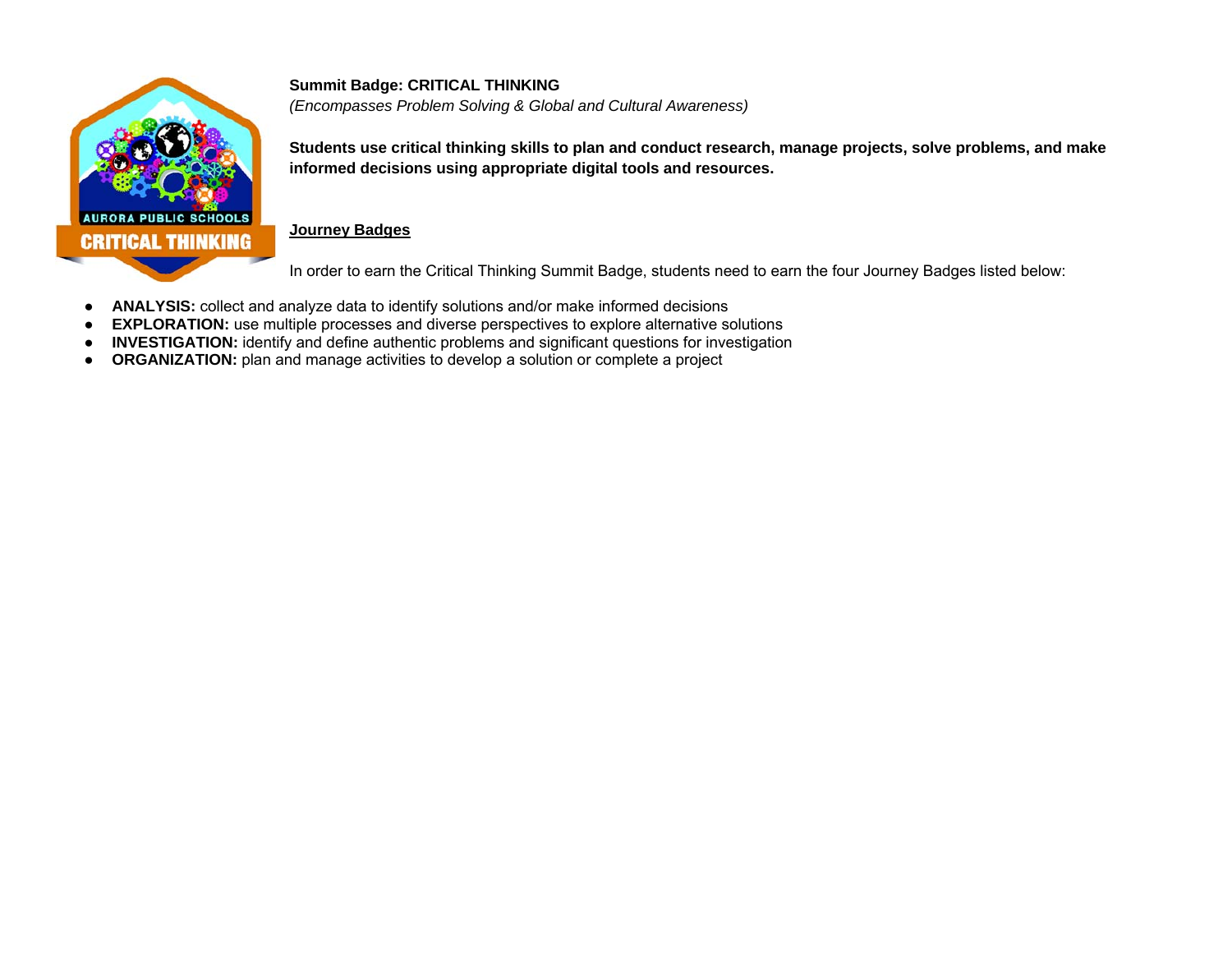| <b>ANALYSIS</b><br>Collect and analyze data to identify solutions and/or make informed decisions |          |                                                                                                                                                                                                                                                                                                                                                                                                                                                                                                                                                                                                                                                                                                                                                                                                                                                                                                                                                                                                                                                                    |                                                                                                                                                                                                    |                   |
|--------------------------------------------------------------------------------------------------|----------|--------------------------------------------------------------------------------------------------------------------------------------------------------------------------------------------------------------------------------------------------------------------------------------------------------------------------------------------------------------------------------------------------------------------------------------------------------------------------------------------------------------------------------------------------------------------------------------------------------------------------------------------------------------------------------------------------------------------------------------------------------------------------------------------------------------------------------------------------------------------------------------------------------------------------------------------------------------------------------------------------------------------------------------------------------------------|----------------------------------------------------------------------------------------------------------------------------------------------------------------------------------------------------|-------------------|
| <b>Sample</b><br><b>Evidence</b>                                                                 |          | Sample evidence for meeting the Journey Badge requirement include, but are not limited to, the following:<br>Student conducts "Sustainability Analysis" of community (school, neighborhood, City of Aurora, etc.) with guidance from outside<br>experts.<br>Student learns and employs a selected research method, conducts research from a variety of credible sources, cites sources,<br>$\bullet$<br>and develops a claim related to sustainability, the "green" movement, and/or environmental stewardship.<br>Student researches the City of Aurora's "Environmental Policy Plan" and creates a similar plan for school.<br>Student produces a scatter plot based on environmental inequality (i.e public transportation vs. alternative transportation vs.<br>personal transportation)<br>Student interviews industry professionals and create a "Green Expert Directory" for use by school.<br>Student employs school's EnergyCAP service to run reports of school findings and share via social media, school website, or<br>$\bullet$<br>community forum. |                                                                                                                                                                                                    |                   |
| <b>Badge</b>                                                                                     | Grade    | <b>Meeting the Criteria:</b><br>How is the Digital Badge earned?                                                                                                                                                                                                                                                                                                                                                                                                                                                                                                                                                                                                                                                                                                                                                                                                                                                                                                                                                                                                   | What evidence shows this?                                                                                                                                                                          | <b>Claim Code</b> |
|                                                                                                  | $9 - 12$ | Student takes initiative to collect, analyze, and<br>manipulate data to create examples and replicate<br>feasible solutions.                                                                                                                                                                                                                                                                                                                                                                                                                                                                                                                                                                                                                                                                                                                                                                                                                                                                                                                                       | Student submits written up dialogue and provides commentary<br>for findings (i.e. Willingness to research career further, ramp up<br>IEP, identify courses to take in future to reach career goal) | AF9-398F-B41      |
|                                                                                                  | $6-8$    | Student takes initiative to collect, analyze, and<br>manipulate data to create examples and replicate<br>feasible solutions.                                                                                                                                                                                                                                                                                                                                                                                                                                                                                                                                                                                                                                                                                                                                                                                                                                                                                                                                       | Student submits plan or report with feedback from teachers,<br>students, school staff, and community (parents, family members)                                                                     | 7B0-F3A8-D42      |
|                                                                                                  | $3 - 5$  | Student takes initiative to collect, analyze, and<br>manipulate data to create examples and replicate<br>feasible solutions.                                                                                                                                                                                                                                                                                                                                                                                                                                                                                                                                                                                                                                                                                                                                                                                                                                                                                                                                       | Student submits findings of other schools' work in the APS<br>community and how it relates to individual school.                                                                                   | 8E2-B913-4F7      |
|                                                                                                  | $P-2$    | Student takes initiative to collect, analyze, and<br>manipulate data to create examples and replicate<br>feasible solutions.                                                                                                                                                                                                                                                                                                                                                                                                                                                                                                                                                                                                                                                                                                                                                                                                                                                                                                                                       | Student submits an example of a "green handprint," or "five<br>things" they can do to improve the environment.                                                                                     | F85-0999-974      |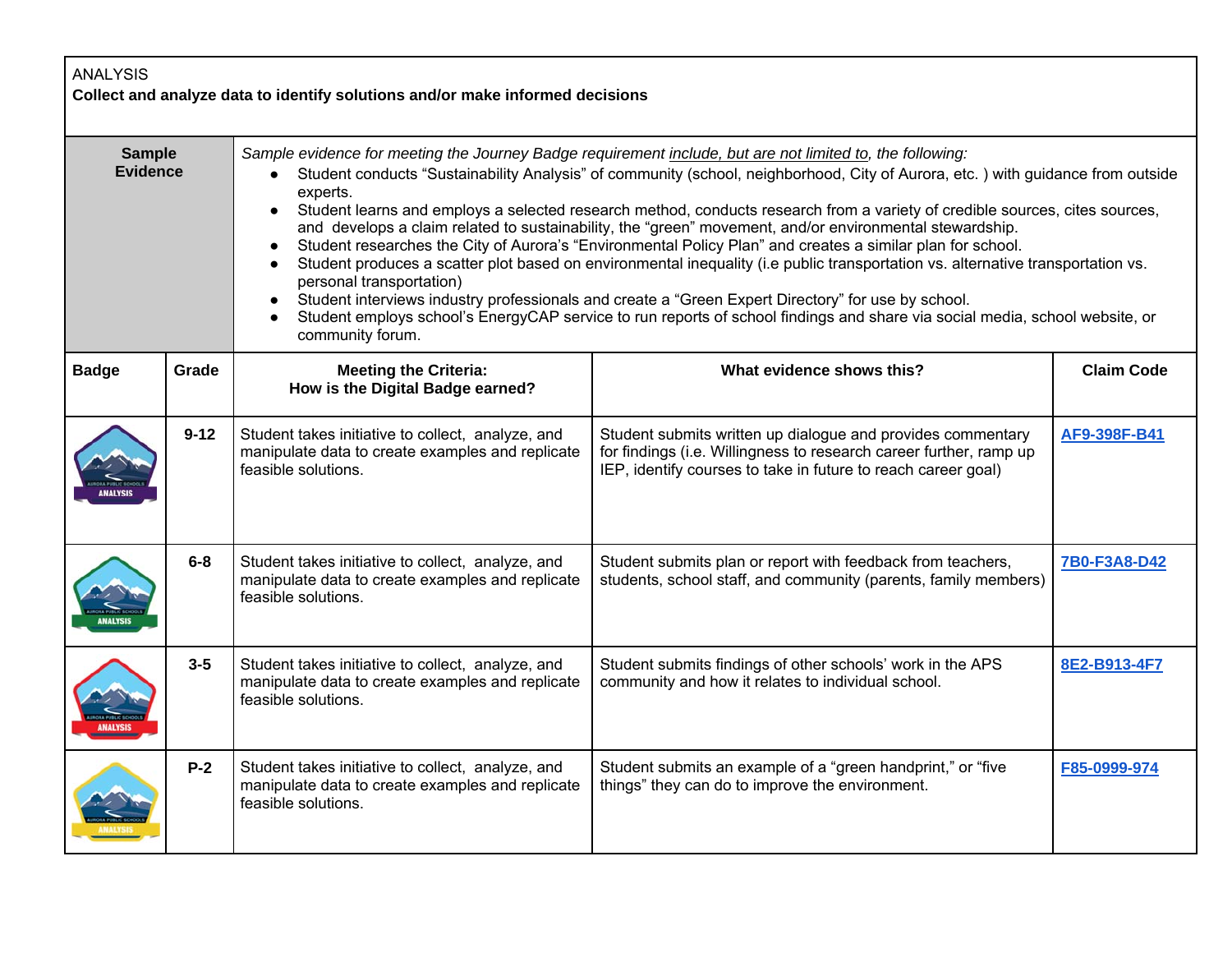| <b>EXPLORATION</b><br>Use multiple processes and diverse perspectives to explore alternative solutions |          |                                                                                                                                                                                 |                                                                                                                                                                                                                                                                                                                                                                                                                                                                                                                                                                        |                     |  |
|--------------------------------------------------------------------------------------------------------|----------|---------------------------------------------------------------------------------------------------------------------------------------------------------------------------------|------------------------------------------------------------------------------------------------------------------------------------------------------------------------------------------------------------------------------------------------------------------------------------------------------------------------------------------------------------------------------------------------------------------------------------------------------------------------------------------------------------------------------------------------------------------------|---------------------|--|
| <b>Sample</b><br><b>Evidence</b>                                                                       |          | environmentalism, etc                                                                                                                                                           | Sample evidence for meeting the Journey Badge requirement include, but are not limited to, the following:<br>Student creates focus groups with community members to help engage in community issues related to sustainability,<br>Student acts as project leader for a school improvement plan that includes sustainability.<br>Student attends and participates in a "Town Hall" meeting or workshop dedicated to sustainability (i.e. University of Colo. at<br>Denver's Wirth Chair Sustainability Series or The Alliance for Sustainable Colorado's Event Calendar |                     |  |
| <b>Badge</b>                                                                                           | Grade    | <b>Meeting the Criteria:</b><br>How is the Digital Badge earned?                                                                                                                | What evidence shows this?                                                                                                                                                                                                                                                                                                                                                                                                                                                                                                                                              | <b>Claim Code</b>   |  |
|                                                                                                        | $9 - 12$ | Student takes initiative to learn outside the<br>classroom to investigate alternative resources<br>and processes and shreds light on possible<br>solutions to local challenges. | Student submits photos, videos, notes, permission slip and two<br>(2) page report detailing environmentally-appropriate field trip<br>(i.e. NREL, Alpine Waste, Alliance Center, Denver Zoo, etc.)<br>Must include a paragraph on any employees, industry<br>professionals, or "outside resources" and their career path,<br>educational experience, and summary of skill set.                                                                                                                                                                                         | <b>ED2-80FD-C0D</b> |  |
|                                                                                                        | $6 - 8$  | Student takes initiative to learn outside the<br>classroom to investigate alternative resources<br>and processes and shreds light on possible<br>solutions to local challenges. | Student submits photos and one (1) page report detailing<br>environmentally-appropriate field trip (i.e. NREL, Alpine Waste,<br>Alliance Center, Denver Zoo, etc.)                                                                                                                                                                                                                                                                                                                                                                                                     | 115-18E2-9B0        |  |
|                                                                                                        | $3 - 5$  | Student takes initiative to learn outside the<br>classroom to investigate alternative resources<br>and processes and shreds light on possible<br>solutions to local challenges. | Student submits photos and one (1) paragraph summary<br>detailing environmentally-appropriate field trip (i.e. NREL, Alpine<br>Waste, Alliance Center, Denver Zoo, etc.)                                                                                                                                                                                                                                                                                                                                                                                               | 49D-B8B2-6EF        |  |
|                                                                                                        | $P-2$    | Student takes initiative to learn outside the<br>classroom to investigate alternative resources<br>and processes and shreds light on possible<br>solutions to local challenges. | Student uploads a link to online video detailing different career<br>paths related to the environment (trash truck driver, marine<br>biologist, farmer) and provides written explanation of which<br>career they like the best.                                                                                                                                                                                                                                                                                                                                        | 642-CFC4-30E        |  |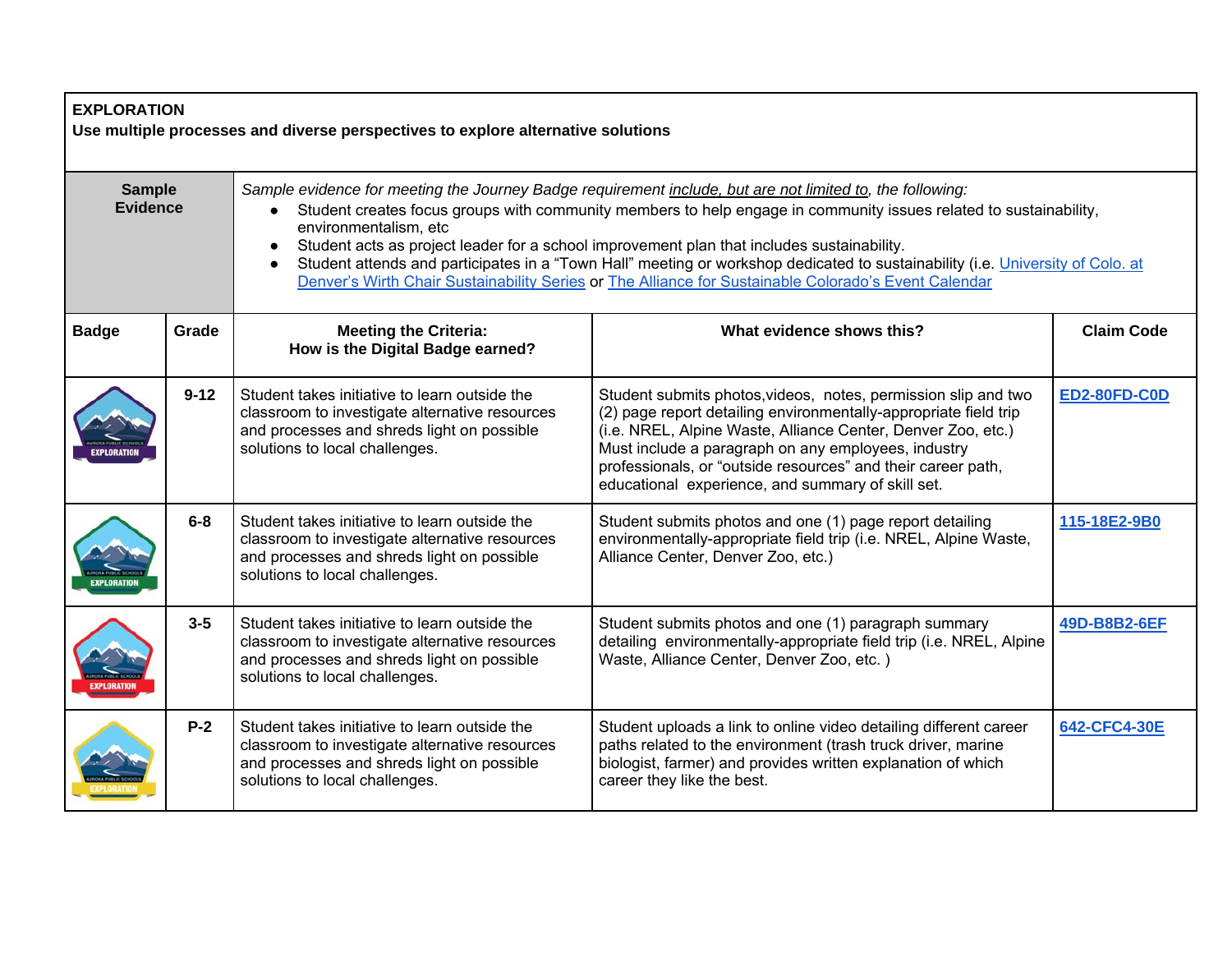| <b>INVESTIGATION</b><br>Identify and define authentic problems and significant questions for investigation |          |                                                                                                                                                                                                                                                                                                                                                                                                                                                                                                                                                                                                                                                                                                                                                        |                                                                                                                                                                                                                                                           |                   |  |
|------------------------------------------------------------------------------------------------------------|----------|--------------------------------------------------------------------------------------------------------------------------------------------------------------------------------------------------------------------------------------------------------------------------------------------------------------------------------------------------------------------------------------------------------------------------------------------------------------------------------------------------------------------------------------------------------------------------------------------------------------------------------------------------------------------------------------------------------------------------------------------------------|-----------------------------------------------------------------------------------------------------------------------------------------------------------------------------------------------------------------------------------------------------------|-------------------|--|
| <b>Sample</b><br><b>Evidence</b>                                                                           |          | Sample evidence for meeting the Journey Badge requirement include, but are not limited to, the following:<br>Student conducts energy audit with Project Learning Tree curriculum.<br>Student conducts Teacher Energy Report Cards and provides avenues for classroom energy conservation improvement.<br>$\bullet$<br>Student uses the school's EnergyCAP Dashboard to research baseline data of natural and renewable resources at school (i.e.<br>CO2 emissions)<br>Student participates in a volunteering opportunity in the realm of sustainability and sustainable development.<br>Student engages in a cost-benefit analysis of environmental issue at school (i.e. food waste cycle) and determine positive<br>outcomes & solutions for school. |                                                                                                                                                                                                                                                           |                   |  |
| <b>Badge</b>                                                                                               | Grade    | <b>Meeting the Criteria:</b><br>How is the Digital Badge earned?                                                                                                                                                                                                                                                                                                                                                                                                                                                                                                                                                                                                                                                                                       | What evidence shows this?                                                                                                                                                                                                                                 | <b>Claim Code</b> |  |
|                                                                                                            | $9 - 12$ | Student takes initiative to further research<br>environmental topics that are having the greatest<br>impact in their school, community, state, country,<br>future, etc.                                                                                                                                                                                                                                                                                                                                                                                                                                                                                                                                                                                | Student submits videos, photos, links to social media of<br>individual or group of individuals promoting energy efficiency<br>practices throughout school.<br>Student submits letter to admin outlining details and steps to<br>change school's behavior. | 5D8-0B66-EA2      |  |
|                                                                                                            | $6-8$    | Student takes initiative to further research<br>environmental topics that are having the greatest<br>impact in their school, community, state, country,<br>future, etc.                                                                                                                                                                                                                                                                                                                                                                                                                                                                                                                                                                                | Student submits completed report with analysis and results of<br>Project Learning Tree's Energy Investigations.                                                                                                                                           | 73D-67EA-339      |  |
|                                                                                                            | $3 - 5$  | Student takes initiative to further research<br>environmental topics that are having the greatest<br>impact in their school, community, state, country,<br>future, etc.                                                                                                                                                                                                                                                                                                                                                                                                                                                                                                                                                                                | Student uploads examples of Teacher Energy Report Cards and<br>student photos conducting reporting.                                                                                                                                                       | 38D-7427-BBD      |  |
|                                                                                                            | $P-2$    | Student takes initiative to further research<br>environmental topics that are having the greatest<br>impact in their school, community, state, country,<br>future, etc.                                                                                                                                                                                                                                                                                                                                                                                                                                                                                                                                                                                | Student uploads drawings of Word Web that relates to<br>environmental themes.                                                                                                                                                                             | 51F-7DB3-5A3      |  |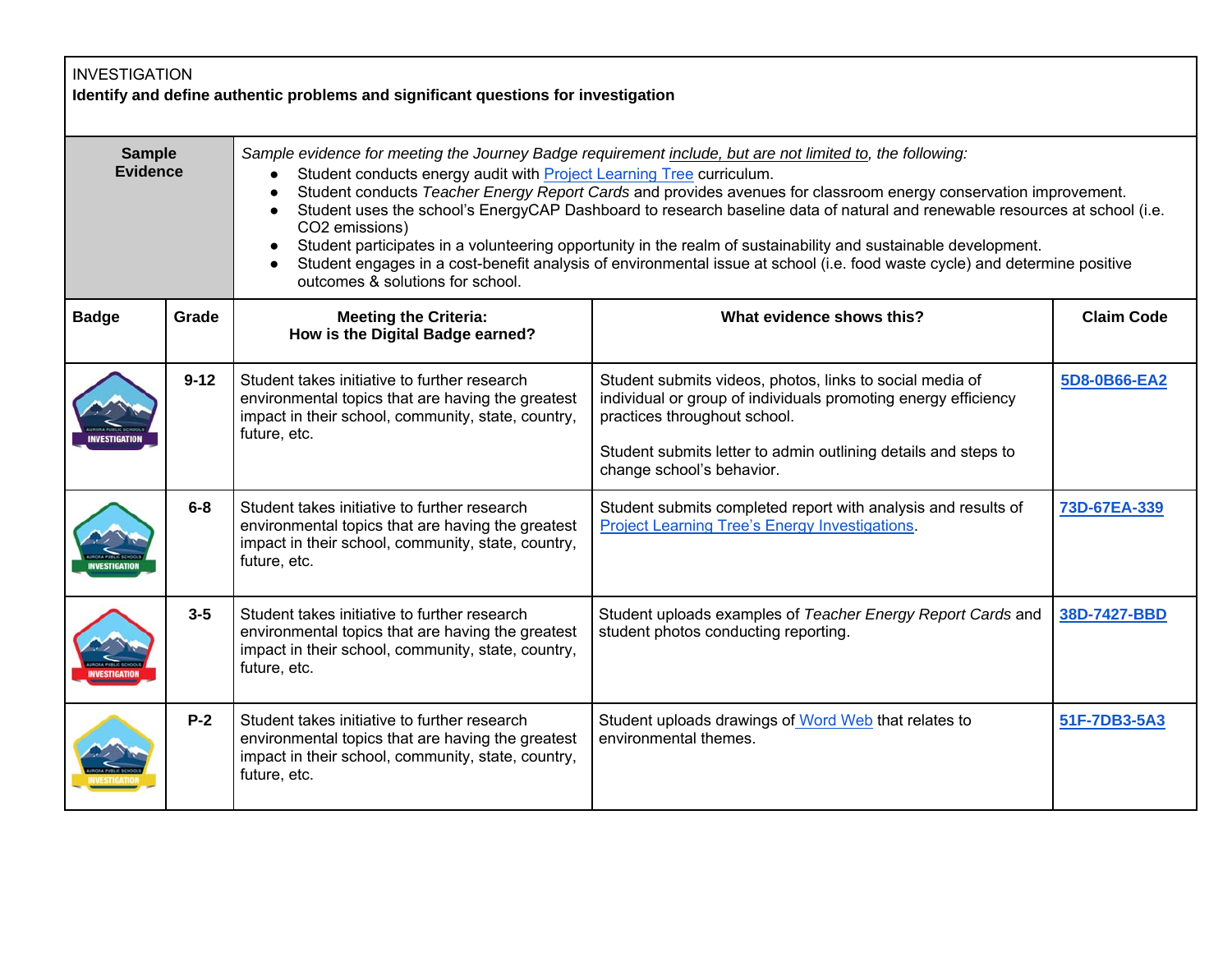|                                  | <b>ORGANIZATION</b><br>Plan and manage activities to develop a solution or complete a project |                                                                                                                                                                                                                                                                                                                                                                                                                                                                                                                                                                                                                      |                                                                                                                                                                                                                                         |                     |  |  |
|----------------------------------|-----------------------------------------------------------------------------------------------|----------------------------------------------------------------------------------------------------------------------------------------------------------------------------------------------------------------------------------------------------------------------------------------------------------------------------------------------------------------------------------------------------------------------------------------------------------------------------------------------------------------------------------------------------------------------------------------------------------------------|-----------------------------------------------------------------------------------------------------------------------------------------------------------------------------------------------------------------------------------------|---------------------|--|--|
| <b>Sample</b><br><b>Evidence</b> |                                                                                               | Sample evidence for meeting the Journey Badge requirement include, but are not limited to, the following:<br>Student volunteers for sustainability events (i.e Zero Waste sports events, community garden development, Aurora Water Camp)<br>put on within the community/school.<br>Student coordinates and executes an annual school wide "Be Green Day," that is accepted and written into the school's charter.<br>$\bullet$<br>Student engages in a service learning opportunity that focuses on developing viable & sustainable solutions that impact<br>communities (i.e. Keystone Science School's H20 Camp). |                                                                                                                                                                                                                                         |                     |  |  |
| <b>Badge</b>                     | Grade                                                                                         | <b>Meeting the Criteria:</b><br>How is the Digital Badge earned?                                                                                                                                                                                                                                                                                                                                                                                                                                                                                                                                                     | What evidence shows this?                                                                                                                                                                                                               | <b>Claim Code</b>   |  |  |
|                                  | $9 - 12$                                                                                      | Coordinate and execute an activity or fundraiser<br>with an environmental theme. Working with a<br>group of peers, plan an activity that appeals to all<br>students at the school (i.e. Eco-Olympics event<br>for underclassmen)                                                                                                                                                                                                                                                                                                                                                                                     | Student provides the planning document(s) used to organize<br>and execute the event as well as photos documenting the event<br>itself (may upload files or share links). Write up must also<br>include how to plan for follow up event. | <b>CC0-29B4-1D2</b> |  |  |
|                                  | $6-8$                                                                                         | Coordinate and execute an activity or fundraiser<br>with an environmental theme. Working with a<br>group of peers, plan an activity that appeals to all<br>students at the school (i.e. Eco-Olympics event)                                                                                                                                                                                                                                                                                                                                                                                                          | Student provides agenda and write up of day's events with<br>photos of student body participating.                                                                                                                                      | 6A0-8CC8-2D9        |  |  |
|                                  | $3 - 5$                                                                                       | Coordinate and execute an activity or fundraiser<br>with an environmental theme. Working with a<br>group of peers, plan an activity that appeals to all<br>students at the school (i.e. "annual Green Day")                                                                                                                                                                                                                                                                                                                                                                                                          | Student provides photos and write up of favorite activity and<br>explanation of why chosen activity is important to school's role<br>to positively impact environment.                                                                  | <b>FF4-C2FA-640</b> |  |  |
|                                  | $P-2$                                                                                         | Coordinate and execute an activity or fundraiser<br>with an environmental theme. Working with a<br>group of peers, plan an activity that appeals to all<br>students at the school (i.e. Eco-Olympics event)                                                                                                                                                                                                                                                                                                                                                                                                          | Student actively participates in club meetings and contributes to<br>ideas for weekly announcements.                                                                                                                                    | 78A-53F4-04F        |  |  |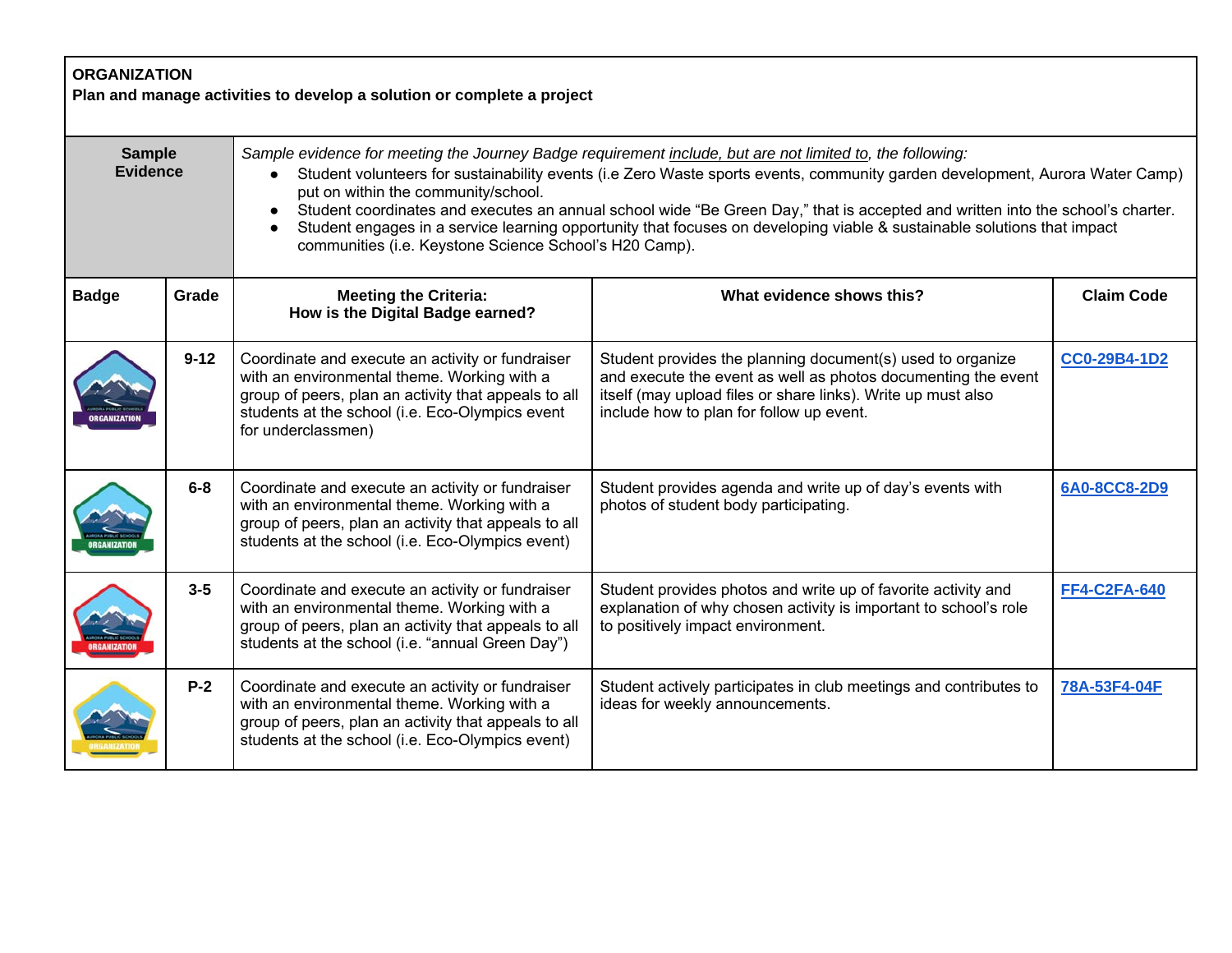

#### **Summit Badge: INFORMATION LITERACY**

*(Encompasses Find and Use Information & Information Technology)*

**Students apply digital tools to gather, evaluate, and use information. Students demonstrate a sound understanding of technology concepts, systems, and operations.** 

#### **Journey Badges**

In order to earn the Information Literacy Summit Badge, students need to earn the five Journey Badges listed below:

- **RECOGNITION:** Develop an understanding of the various tools and applications of a digital workspace
- **RESEARCH**: Locate, organize, analyze, evaluate, synthesize and ethically use information from a variety of sources and media
- **SYSTEMS**: Understand and use technology systems to plan strategies, guide inquiry, and solve problems
- **TRANSFER**: Transfer current knowledge to learning of new technologies
- **TROUBLESHOOTING**: Effectively troubleshoot systems and applications using available tools and knowledge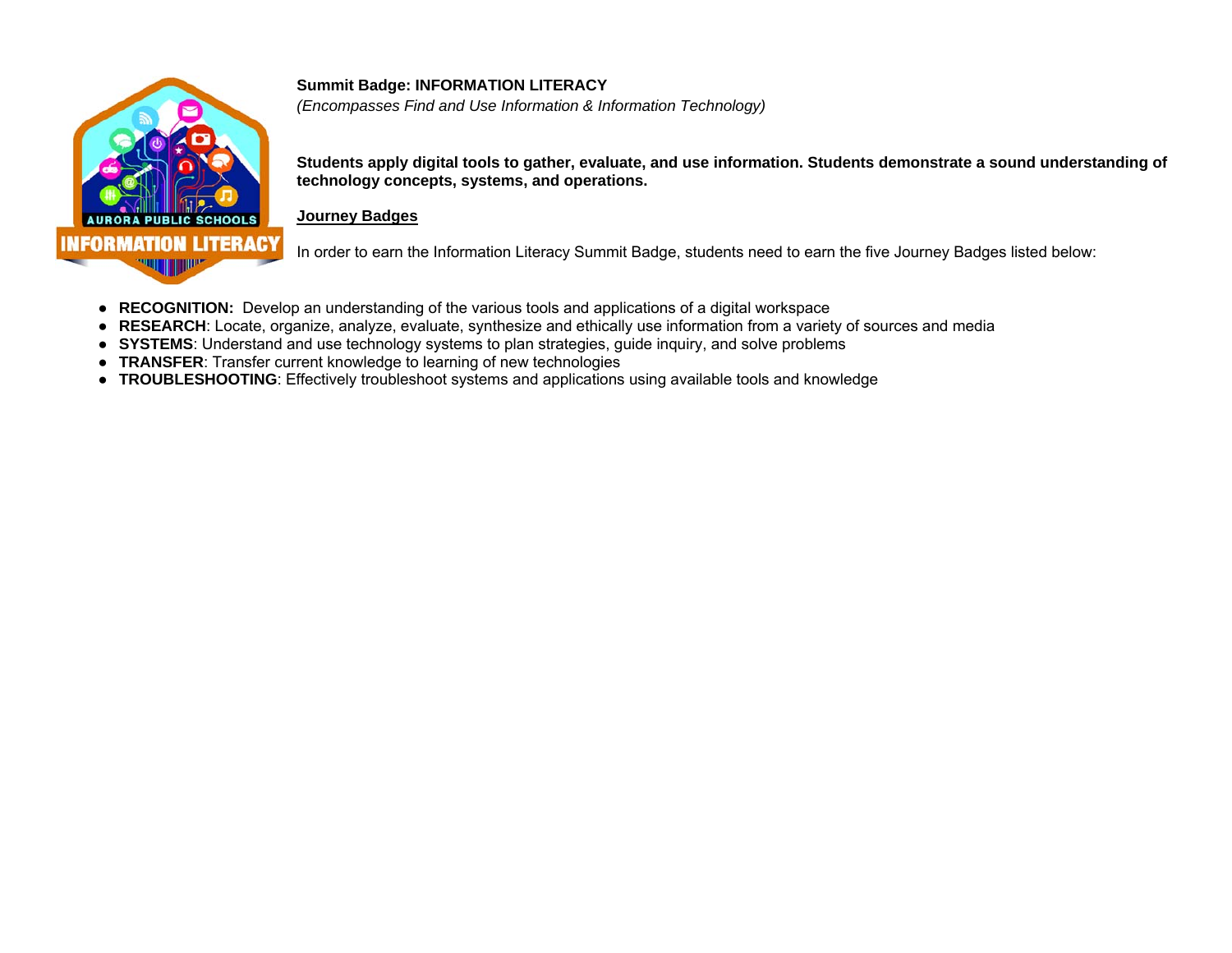| <b>RECOGNITION</b><br>Develop an understanding of the various tools and applications of a digital workspace |          |                                                                                                                                                                                                                                                                                                                                                                                                                                                                                                                                                                                                                                                                                                                                                                                                                                           |                                                                                                                                                                         |                     |  |
|-------------------------------------------------------------------------------------------------------------|----------|-------------------------------------------------------------------------------------------------------------------------------------------------------------------------------------------------------------------------------------------------------------------------------------------------------------------------------------------------------------------------------------------------------------------------------------------------------------------------------------------------------------------------------------------------------------------------------------------------------------------------------------------------------------------------------------------------------------------------------------------------------------------------------------------------------------------------------------------|-------------------------------------------------------------------------------------------------------------------------------------------------------------------------|---------------------|--|
| <b>Sample</b><br><b>Evidence</b>                                                                            |          | Sample evidence for meeting the Journey Badge requirement include, but are not limited to, the following:<br>Student develops a tutorial to educate other students on the use of a district approved computer application that leverages<br>information obtained from the school's EnergyCAP Dashboard.<br>Student takes an online webinar from Energy Star, EPA, EnergyCAP to learn more about school's operating system.<br>$\bullet$<br>Student develops an understanding of HTML, CSS, and/or a WYSIWYG editor to create a wiki/website dedicated to sustainability.<br>$\bullet$<br>Student learns to use a range of programs from Adobe as part of a mural design project with the City of Aurora.<br>$\bullet$<br>Student uses a variety of social media in order to market an environmental event to other students.<br>$\bullet$ |                                                                                                                                                                         |                     |  |
| <b>Badge</b>                                                                                                | Grade    | <b>Meeting the Criteria:</b><br>How is the Digital Badge earned?                                                                                                                                                                                                                                                                                                                                                                                                                                                                                                                                                                                                                                                                                                                                                                          | What evidence shows this?                                                                                                                                               | <b>Claim Code</b>   |  |
|                                                                                                             | $9 - 12$ | Student actively sources various tools and<br>applications to develop new skills in the digital<br>world.                                                                                                                                                                                                                                                                                                                                                                                                                                                                                                                                                                                                                                                                                                                                 | Student uploads a video of a tutorial of the school's EnergyCAP<br>Dashboard and eGauge metering system and includes how to<br>run a report of the school's energy use. | <b>CC7-EF61-E9E</b> |  |
|                                                                                                             | $6 - 8$  | Student actively sources various tools and<br>applications to develop new skills in the digital<br>world.                                                                                                                                                                                                                                                                                                                                                                                                                                                                                                                                                                                                                                                                                                                                 | Student uploads a video of a tutorial of the school's EnergyCAP<br>Dashboard and how to compare and contrast schools and<br>various resources.                          | A9E-882D-9BC        |  |
|                                                                                                             | $3-5$    | Student actively sources various tools and<br>applications to develop new skills in the digital<br>world.                                                                                                                                                                                                                                                                                                                                                                                                                                                                                                                                                                                                                                                                                                                                 | Student uploads a weekly report of the school's EnergyCAP<br>Dashboard for school support staff and interested parties.                                                 | <b>C37-D99E-FAC</b> |  |
|                                                                                                             | $P-2$    | Student actively sources various tools and<br>applications to develop new skills in the digital<br>world.                                                                                                                                                                                                                                                                                                                                                                                                                                                                                                                                                                                                                                                                                                                                 | Student uploads a video of other students using Smart<br>Boards/Promethean Boards to lead a group discussion on<br>energy use.                                          | 3D7-FBC3-AED        |  |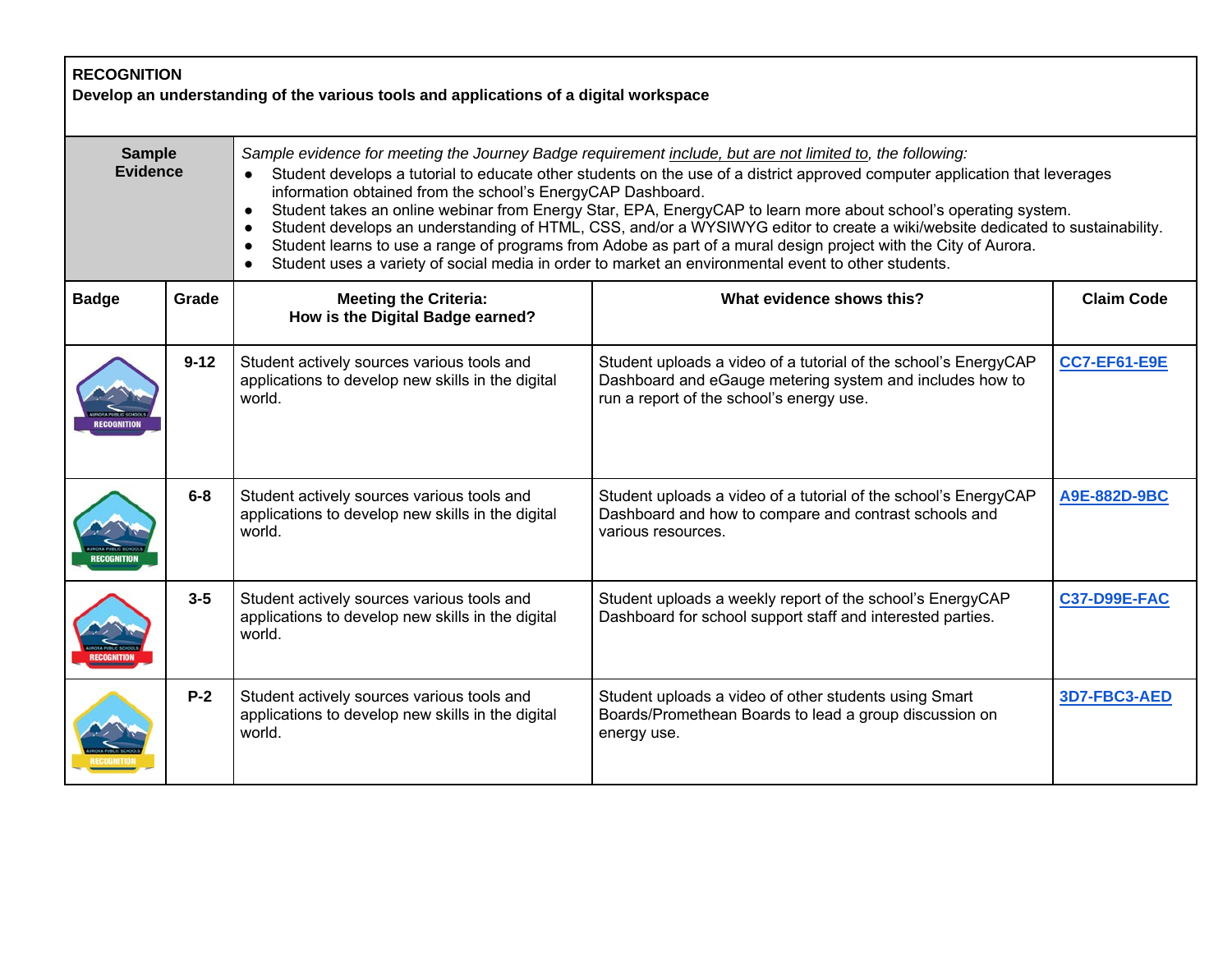| <b>RESEARCH</b><br>Locate, organize, analyze, evaluate, synthesize and ethically use information from a variety of sources and media |          |                                                                                                                                                                                                                                                                                                                                                                                                                                                                                                                                                                                                                                                                                                                                                                                                                                                                                       |                                                                                                                                                                            |                     |
|--------------------------------------------------------------------------------------------------------------------------------------|----------|---------------------------------------------------------------------------------------------------------------------------------------------------------------------------------------------------------------------------------------------------------------------------------------------------------------------------------------------------------------------------------------------------------------------------------------------------------------------------------------------------------------------------------------------------------------------------------------------------------------------------------------------------------------------------------------------------------------------------------------------------------------------------------------------------------------------------------------------------------------------------------------|----------------------------------------------------------------------------------------------------------------------------------------------------------------------------|---------------------|
| <b>Sample</b><br><b>Evidence</b>                                                                                                     |          | Sample evidence for meeting the Journey Badge requirement include, but are not limited to, the following:<br>Student conducts research using online databases and does a literature review showcasing both information fluency and synthesis<br>$\bullet$<br>regarding environmentally-themed literature (i.e. Possible books: Getting Green Done, Fostering Sustainable Behavior, Lorax, From<br>Seed to Plant, etc.)<br>Student develops a cost benefit analysis on an environmental issue at school (i.e solar v. coal, plastic forks v. reusable, trash v.<br>compost)<br>Student leads/participates in a research project on a local environmental issue, determines current impact, and reports findings in an<br>online environment<br>Student researches and compiles a list of supplemental online resources for students to use as study aids in STEM classes.<br>$\bullet$ |                                                                                                                                                                            |                     |
| <b>Badge</b>                                                                                                                         | Grade    | <b>Meeting the Criteria:</b><br>How is the Digital Badge earned?                                                                                                                                                                                                                                                                                                                                                                                                                                                                                                                                                                                                                                                                                                                                                                                                                      | What evidence shows this?                                                                                                                                                  | <b>Claim Code</b>   |
|                                                                                                                                      | $9 - 12$ | Students demonstrate context and in depth<br>understanding of a "real world" topic and can<br>debate both sides of the issue.                                                                                                                                                                                                                                                                                                                                                                                                                                                                                                                                                                                                                                                                                                                                                         | Student submits a two (2) page analytical report which includes<br>a "pro" and "con" examination and concludes with a "personal"<br>viewpoint backed up by expert citings. | <b>B2D-F684-11B</b> |
|                                                                                                                                      | $6-8$    | Students demonstrate context and in depth<br>understanding of a "real world" topic and can<br>debate both sides of the issue.                                                                                                                                                                                                                                                                                                                                                                                                                                                                                                                                                                                                                                                                                                                                                         | Student submits a one (1) page analytical report choosing to<br>take a "pro" and "con" viewpoint and cites expert research to<br>back up argument.                         | 876-683F-977        |
|                                                                                                                                      | $3 - 5$  | Students demonstrate context and in depth<br>understanding of a "real world" topic and can<br>debate both sides of the issue.                                                                                                                                                                                                                                                                                                                                                                                                                                                                                                                                                                                                                                                                                                                                                         | Student submits report about an environmental issue and how it<br>relates personally to the student.                                                                       | AA1-1547-A58        |
|                                                                                                                                      | $P-2$    | Students demonstrate context and in depth<br>understanding of a "real world" topic and can<br>debate both sides of the issue.                                                                                                                                                                                                                                                                                                                                                                                                                                                                                                                                                                                                                                                                                                                                                         | Student submits a Problem-Solving "Wheel of Choice" with an<br>environmental issue at the center.                                                                          | 827-BC65-A57        |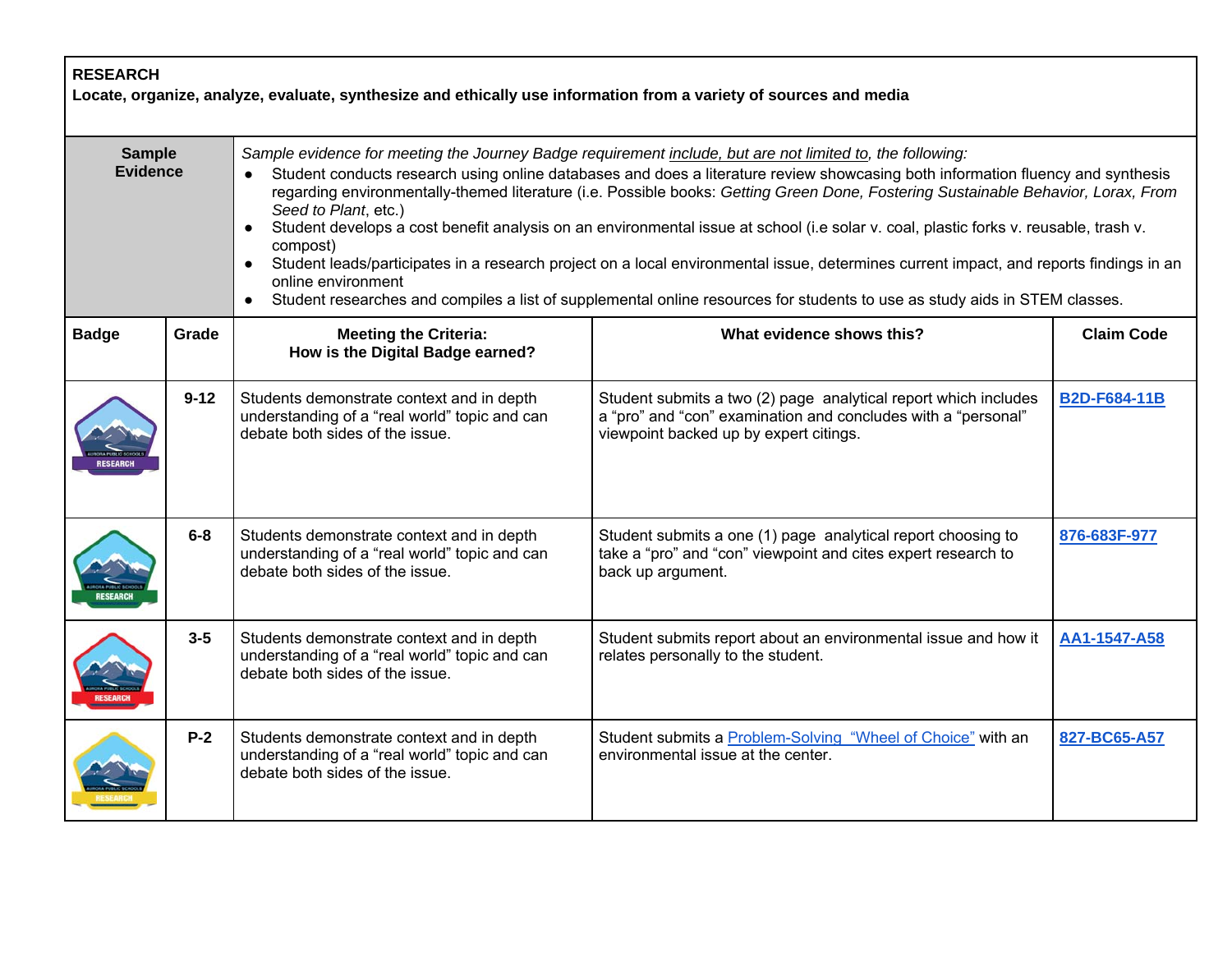| <b>SYSTEMS</b><br>Understand and use technology systems to plan strategies, guide inquiry, and solve problems |          |                                                                                                                                                                                                                                                                                                                                                                                                                                                                                                                                                |                                                                                                                                                                               |                     |
|---------------------------------------------------------------------------------------------------------------|----------|------------------------------------------------------------------------------------------------------------------------------------------------------------------------------------------------------------------------------------------------------------------------------------------------------------------------------------------------------------------------------------------------------------------------------------------------------------------------------------------------------------------------------------------------|-------------------------------------------------------------------------------------------------------------------------------------------------------------------------------|---------------------|
| <b>Sample</b><br><b>Evidence</b>                                                                              |          | Sample evidence for meeting the Journey Badge requirement include, but are not limited to, the following:<br>Student develops an online survey to gather evidence on a current school issue related to sustainability.<br>Student develops a resource and media-rich website for use by the school community dedicated to making school more sustainable.<br>Student develops a Youtube tutorial video series with an environmental theme (i.e reclaiming materials in art or fashion project, how<br>$\bullet$<br>to build a composter, etc.) |                                                                                                                                                                               |                     |
| <b>Badge</b>                                                                                                  | Grade    | <b>Meeting the Criteria:</b><br>How is the Digital Badge earned?                                                                                                                                                                                                                                                                                                                                                                                                                                                                               | What evidence shows this?                                                                                                                                                     | <b>Claim Code</b>   |
|                                                                                                               | $9 - 12$ | Leveraging tools and information available within<br>the school's EnergyCAP Dashboard and real-time<br>eGauge interface, develop a unique interactive<br>experience that informs school stakeholders (i.e.<br>students, staff, community) about proposed steps<br>to resolve a natural resource conservation issue.                                                                                                                                                                                                                            | Link to webpage, social media, or upload photo of publicity<br>material (must be an original work)                                                                            | <b>38B-AB7C-A8E</b> |
|                                                                                                               | $6-8$    | Leveraging tools and information available within<br>the school's EnergyCAP Dashboard and real-time<br>eGauge interface, develop a unique interactive<br>experience that informs school stakeholders (i.e.<br>students, staff, community) about proposed steps<br>to resolve a natural resource conservation issue.                                                                                                                                                                                                                            | Link to school webpage showing embedded dynamic "building<br>block" (from Building OS)                                                                                        | 33B-FDEB-465        |
|                                                                                                               | $3-5$    | Leveraging tools and information available within<br>the school's EnergyCAP Dashboard and real-time<br>eGauge interface, develop a unique interactive<br>experience that informs school stakeholders (i.e.<br>students, staff, community) about proposed steps<br>to resolve a natural resource conservation issue                                                                                                                                                                                                                             | Share source code of unique dynamic "building block" (from<br>Building OS)                                                                                                    | 48A-C4C2-E35        |
|                                                                                                               | $P-2$    | Leveraging tools and information available within<br>the school's EnergyCAP Dashboard and real-time<br>eGauge interface, develop a unique interactive<br>experience that informs school stakeholders (i.e.<br>students, staff, community) about proposed steps<br>to resolve a natural resource conservation issue.                                                                                                                                                                                                                            | Upload images of originally produced publicity materials (original<br>work of art that represents your school, and its engagement in<br>conservation/environmental advocacy.) | 438-8AFB-948        |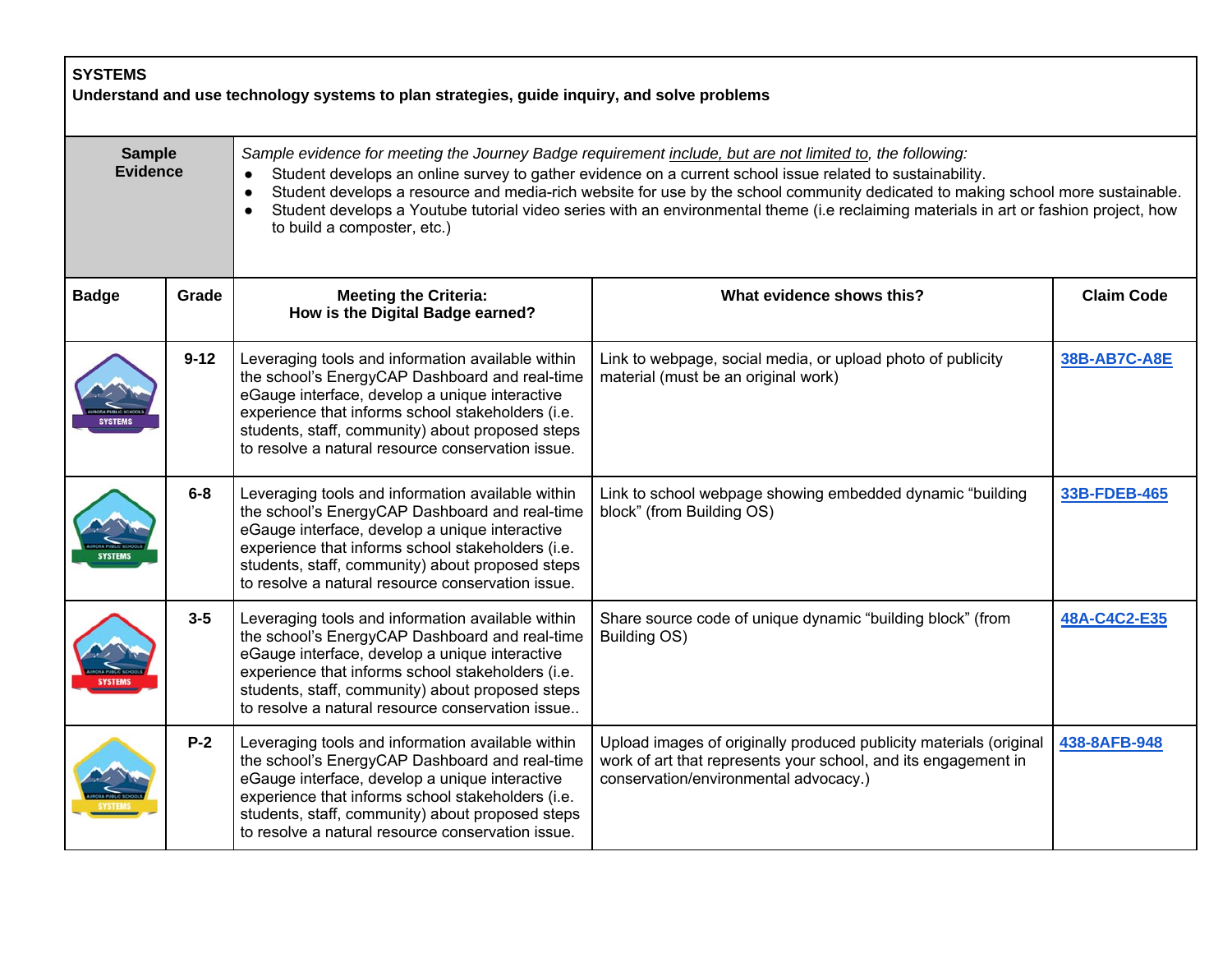| <b>TRANSFER</b><br>Transfer current knowledge to learning of new technologies |          |                                                                                                                                                                                                                                                                                                                                                                                                                                                                                                                                                                              |                                                                                                                                                            |                     |  |
|-------------------------------------------------------------------------------|----------|------------------------------------------------------------------------------------------------------------------------------------------------------------------------------------------------------------------------------------------------------------------------------------------------------------------------------------------------------------------------------------------------------------------------------------------------------------------------------------------------------------------------------------------------------------------------------|------------------------------------------------------------------------------------------------------------------------------------------------------------|---------------------|--|
| <b>Sample</b><br><b>Evidence</b>                                              |          | Sample evidence for meeting the Journey Badge requirement include, but are not limited to, the following:<br>Student develops presentation materials/tutorials using Building Kiosk to help other students understand energy conservation.<br>Student creates a written account of energy conservation techniques and records energy and resource use at the school.<br>Student creates and maintains an arts blog about the state of local habitats and ecosystems.<br>Student records and distributes a weekly podcast about 20th century historical environmental events. |                                                                                                                                                            |                     |  |
| <b>Badge</b>                                                                  | Grade    | <b>Meeting the Criteria:</b><br>How is the Digital Badge earned?                                                                                                                                                                                                                                                                                                                                                                                                                                                                                                             | What evidence shows this?                                                                                                                                  | <b>Claim Code</b>   |  |
|                                                                               | $9 - 12$ | Student demonstrates a synergistic approach and<br>understanding between two or more fields of<br>learning and connects them together to form a<br>new variety.                                                                                                                                                                                                                                                                                                                                                                                                              | Student uploads photos, videos, pictures, reports, analyses, and<br>examples of work showcasing mastery of fields of study and how<br>they form a new one. | 958-1E3C-D5C        |  |
|                                                                               | $6-8$    | Student demonstrates a synergistic approach and<br>understanding between two or more fields of<br>learning and connects them together to form a<br>new variety.                                                                                                                                                                                                                                                                                                                                                                                                              | Student uploads photos, videos, pictures, reports, analyses, and<br>examples of work showcasing mastery of fields of study and how<br>they form a new one. | <b>D44-9E50-FDA</b> |  |
|                                                                               | $3-5$    | Student demonstrates a synergistic approach and<br>understanding between two or more fields of<br>learning and connects them together to form a<br>new variety.                                                                                                                                                                                                                                                                                                                                                                                                              | Student uploads photos, videos, pictures, reports, analyses, and<br>examples of work showcasing mastery of fields of study and how<br>they form a new one. | <b>BEC-8028-048</b> |  |
|                                                                               | $P-2$    | Student demonstrates a synergistic approach and<br>understanding between two or more fields of<br>learning and connects them together to form a<br>new variety.                                                                                                                                                                                                                                                                                                                                                                                                              | Student uploads photos, videos, pictures, reports, analyses, and<br>examples of work showcasing mastery of fields of study and how<br>they form a new one. | 387-2493-F02        |  |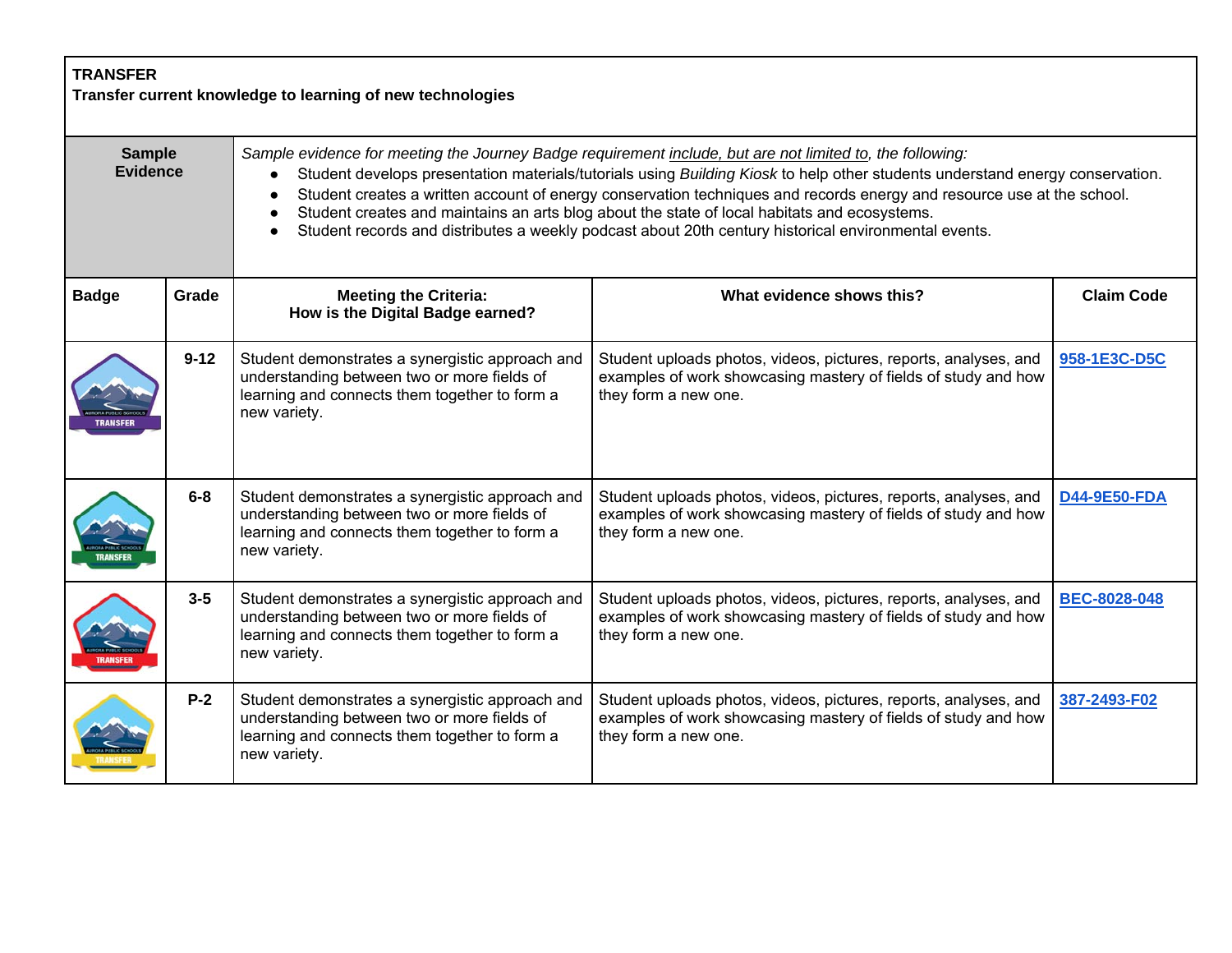| <b>TROUBLESHOOTING</b><br>Effectively troubleshoot systems and applications using available tools and knowledge |          |                                                                                                                                                                                                                                                                                                                                                                                                                                                                                                                                                                                    |                                                                                                                                                            |                     |  |
|-----------------------------------------------------------------------------------------------------------------|----------|------------------------------------------------------------------------------------------------------------------------------------------------------------------------------------------------------------------------------------------------------------------------------------------------------------------------------------------------------------------------------------------------------------------------------------------------------------------------------------------------------------------------------------------------------------------------------------|------------------------------------------------------------------------------------------------------------------------------------------------------------|---------------------|--|
| <b>Sample</b><br><b>Evidence</b>                                                                                |          | Sample evidence for meeting the Journey Badge requirement include, but are not limited to, the following:<br>Student interns with an HVAC professional and develops common troubleshooting skills related to the building control system and<br>the school's EnergyCAP Dashboard.<br>Student is appointed "Green Hero" in a classroom and has to learn about and solve problems related to environmental action<br>$\bullet$<br>Student develops presentation materials/tutorials using the school's EnergyCAP Dashboard to help other students understand<br>energy conservation. |                                                                                                                                                            |                     |  |
| <b>Badge</b>                                                                                                    | Grade    | <b>Meeting the Criteria:</b><br>How is the Digital Badge earned?                                                                                                                                                                                                                                                                                                                                                                                                                                                                                                                   | What evidence shows this?                                                                                                                                  | <b>Claim Code</b>   |  |
|                                                                                                                 | $9 - 12$ | Student is granted access to analyze real time<br>energy use of school buildings via EnergyCAP<br>technology.                                                                                                                                                                                                                                                                                                                                                                                                                                                                      | Student provides feedback for HVAC system controls to promote<br>efficiency<br>or<br>Student submits write-up of "career shadowing" with M&O HVAC<br>Tech. | 525-6EC5-DBD        |  |
|                                                                                                                 | $6-8$    | Student is granted access to analyze real time<br>energy use of school buildings via EnergyCAP<br>technology.                                                                                                                                                                                                                                                                                                                                                                                                                                                                      | Student submits presentation of EnergyCAP to peers and<br>teacher during school-wide announcements/assembly.                                               | 4F1-76BE-E28        |  |
|                                                                                                                 | $3 - 5$  | Student is granted access to analyze real time<br>energy use of school buildings via EnergyCAP<br>technology.                                                                                                                                                                                                                                                                                                                                                                                                                                                                      | Student submits photo and one (1) paragraph write-up of "in-<br>school" field trip with district HVAC Tech.                                                | 2F8-13AB-F3F        |  |
|                                                                                                                 | $P-2$    | Student is granted access to analyze real time<br>energy use of school buildings via EnergyCAP<br>technology.                                                                                                                                                                                                                                                                                                                                                                                                                                                                      | Student uploads video of analysis of school's EnergyCAP<br>Dashboard and explains energy use for the day.                                                  | <b>B46-6C3C-D6F</b> |  |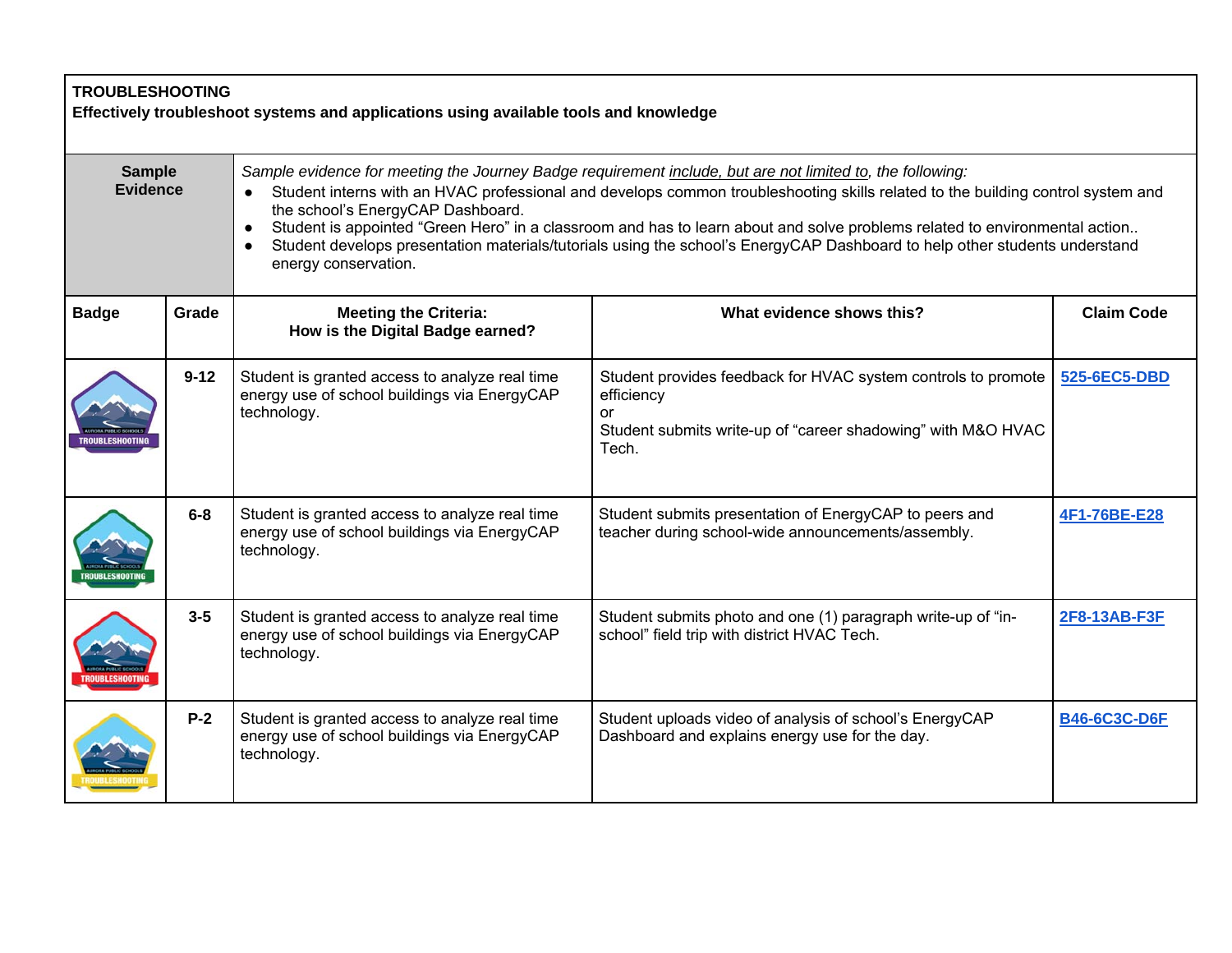

### **Summit Badge: INVENTION**

*(Encompasses Creativity and Innovation)* 

**Student demonstrates creative thinking, constructs knowledge, and develops innovative products and processes.** 

#### **Journey Badges**

In order to earn the Invention Summit Badge, students need to earn the four Journey Badges listed below:

- **CREATION**: creates original works as a means of personal or group expression
- **FORECAST**: identifies trends and forecast possibilities
- **INNOVATION**: applies existing knowledge to generate new ideas, products, or processes
- **SIMULATION**: uses models and simulations to explore complex systems and issues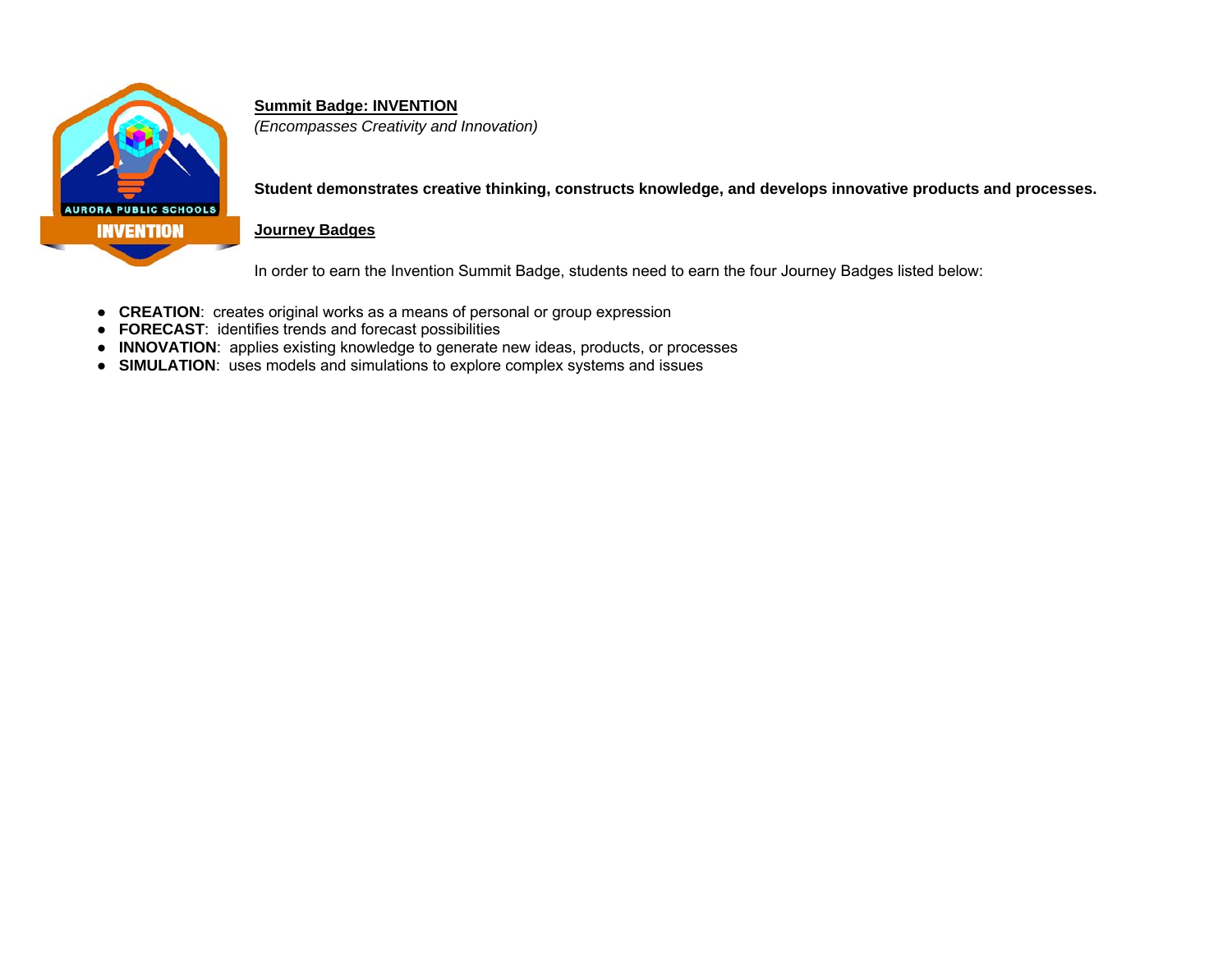| <b>CREATION</b><br>Creates original works as a means of personal or group expression |          |                                                                                                                                                                                                                                                                                                                                                                                                                                                      |                                                                                                                                                                                                                                                                                                                                                                         |                     |  |
|--------------------------------------------------------------------------------------|----------|------------------------------------------------------------------------------------------------------------------------------------------------------------------------------------------------------------------------------------------------------------------------------------------------------------------------------------------------------------------------------------------------------------------------------------------------------|-------------------------------------------------------------------------------------------------------------------------------------------------------------------------------------------------------------------------------------------------------------------------------------------------------------------------------------------------------------------------|---------------------|--|
| <b>Sample</b><br><b>Evidence</b>                                                     |          | Sample evidence for meeting the Journey Badge requirement include, but are not limited to, the following:<br>Student develops program to donate uneaten/unopened food & participates with EPA Food Recovery Program<br>Student creates a Public Service Announcement, that focuses on natural resource or environmental themes.<br>Student develops and maintains a Wiki page or blog related to resource conservation or environmental stewardship. |                                                                                                                                                                                                                                                                                                                                                                         |                     |  |
| <b>Badge</b>                                                                         | Grade    | <b>Meeting the Criteria:</b><br>How is the Digital Badge earned?                                                                                                                                                                                                                                                                                                                                                                                     | What evidence shows this?                                                                                                                                                                                                                                                                                                                                               | <b>Claim Code</b>   |  |
|                                                                                      | $9 - 12$ | Student creates an original work (thematically<br>based upon school's PBIS statement, mission, or<br>goals that conveys school's environmental<br>engagement and its equally critical link to the<br>local community.                                                                                                                                                                                                                                | Each submission must include reference to at least 3<br>independently researched and properly cited sources, AND<br>written testimonials, or documented interviews from 3 (adult)<br>professional or local community figures.<br>1. Upload image, link and/or electronic copy of original<br>work<br>2. Upload reference sources and interviewee contact<br>information | 3AD-9048-4F4        |  |
|                                                                                      | $6-8$    | Student creates an original work (thematically<br>based upon school's PBIS statement, mission, or<br>goals that conveys school's environmental<br>engagement and its equally critical link to the<br>local community.                                                                                                                                                                                                                                | Each submission must include reference to at least 3<br>independently researched and properly cited sources, OR<br>written testimonials, or documented interviews from 3 (adult)<br>professional or local community figures.<br>1. Upload image, link and/or electronic copy of original<br>work<br>2. Upload reference sources or interviewee contact<br>information   | <b>B8B-BCAD-32B</b> |  |
|                                                                                      | $3-5$    | Student creates an original work (thematically<br>based upon school's PBIS statement, mission, or<br>goals that conveys school's environmental<br>engagement and its equally critical link to the<br>local community.                                                                                                                                                                                                                                | Upload image, link and/or electronic copy of original work or<br>upload reference sources or interviewee contact information.                                                                                                                                                                                                                                           | 1F5-AFD7-BC9        |  |
|                                                                                      | $P-2$    | Student creates an original work (thematically<br>based upon school's PBIS statement, mission, or<br>goals that conveys school's environmental<br>engagement & its equally critical link to the local<br>community.                                                                                                                                                                                                                                  | Upload image, link and/or other electronic copy of original work<br>that expresses the school mission, environmental education,<br>and community linkage.                                                                                                                                                                                                               | 222-5F1C-2AF        |  |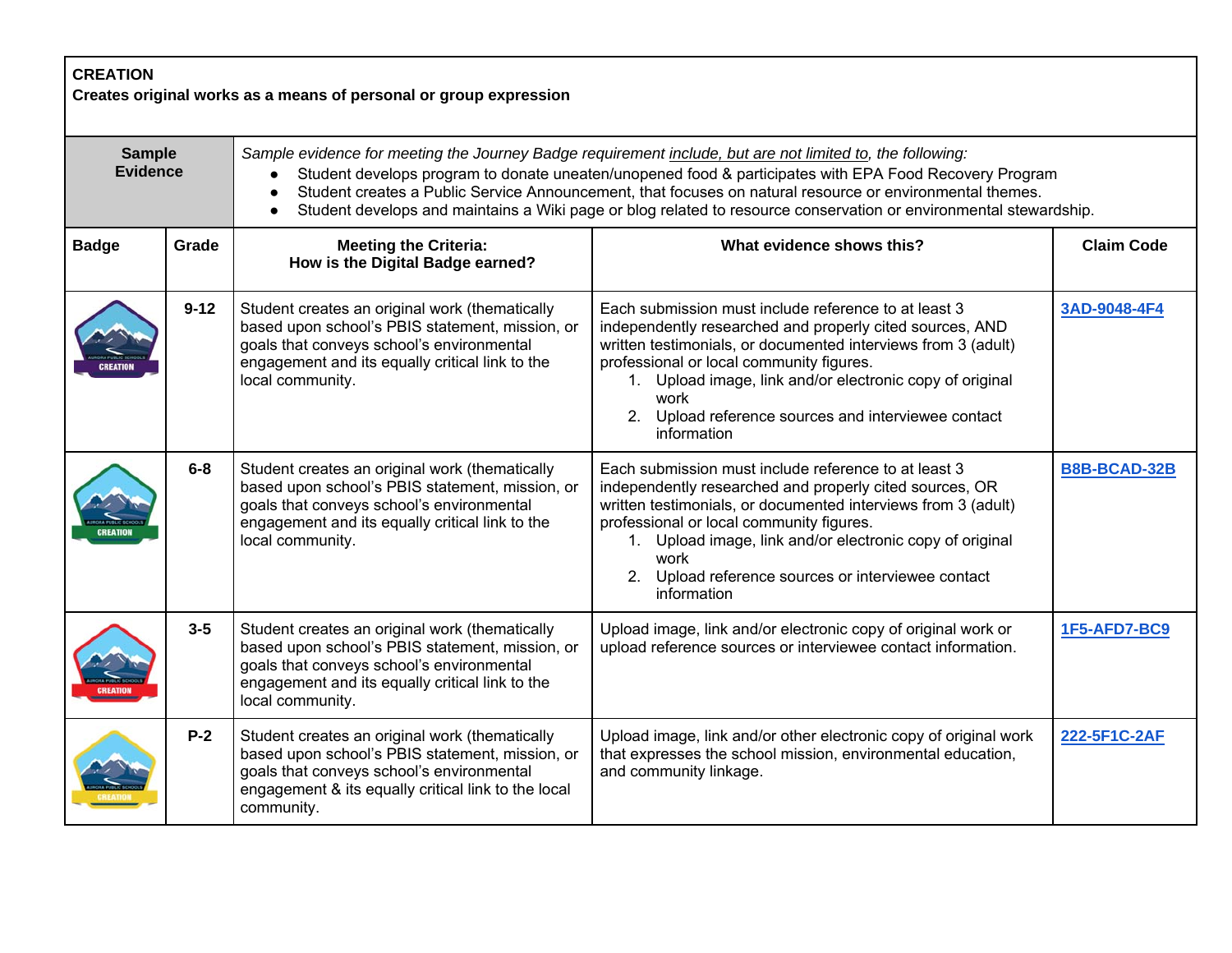| <b>FORECAST</b><br>Identifies trends and forecast possibilities |          |                                                                                                                                                                                                                                                                                                                                                                                                                                                                                                                               |                                                                                                                                                                                                                                                            |                     |  |
|-----------------------------------------------------------------|----------|-------------------------------------------------------------------------------------------------------------------------------------------------------------------------------------------------------------------------------------------------------------------------------------------------------------------------------------------------------------------------------------------------------------------------------------------------------------------------------------------------------------------------------|------------------------------------------------------------------------------------------------------------------------------------------------------------------------------------------------------------------------------------------------------------|---------------------|--|
| <b>Sample</b><br><b>Evidence</b>                                |          | Sample evidence for meeting the Journey Badge requirement include, but are not limited to, the following:<br>Student analyzes behavior trends at the high school level for the purpose of introducing energy saving & resource conservation<br>practices.<br>Student performs research on commodities trend analysis and closely follows natural and renewable energy market to forecast<br>market trends.<br>Student studies food trends at schools and develops a Food Recovery Initiative (FRI) through EPA's FRI program. |                                                                                                                                                                                                                                                            |                     |  |
| <b>Badge</b>                                                    | Grade    | <b>Meeting the Criteria:</b><br>How is the Digital Badge earned?                                                                                                                                                                                                                                                                                                                                                                                                                                                              | What evidence shows this?                                                                                                                                                                                                                                  | <b>Claim Code</b>   |  |
|                                                                 | $9 - 12$ | Student conducts a cost-benefit analysis and<br>includes projected cost and return on investment.                                                                                                                                                                                                                                                                                                                                                                                                                             | Student uploads final analysis, with associated costs of<br>implementation. Researches costs and benefits of opposing<br>products. Includes expert recommendations. Makes suggestions<br>for school/district wide implementation to school administration. | 8C0-240A-53C        |  |
|                                                                 | $6-8$    | Student conducts a cost-benefit analysis and<br>includes projected cost and return on investment.                                                                                                                                                                                                                                                                                                                                                                                                                             | Student uploads final analysis and suggestions for best practices<br>school administration.                                                                                                                                                                | 942-7172-C49        |  |
|                                                                 | $3 - 5$  | Student conducts a SWOT analysis to spotlight<br>Strengths, Weakness, Opportunities, and<br>Threats.                                                                                                                                                                                                                                                                                                                                                                                                                          | Student uploads SWOT chart and explanations of findings and<br>how school can play critical role in changing behavior.                                                                                                                                     | <b>17E-6BDB-D7C</b> |  |
|                                                                 | $P-2$    | Student conducts a SOAR analysis to spotlight<br>Strengths, Opportunities, Aspirations and<br>Results.                                                                                                                                                                                                                                                                                                                                                                                                                        | Student uploads supporting materials and final SOAR analysis.                                                                                                                                                                                              | 1F6-735A-D4E        |  |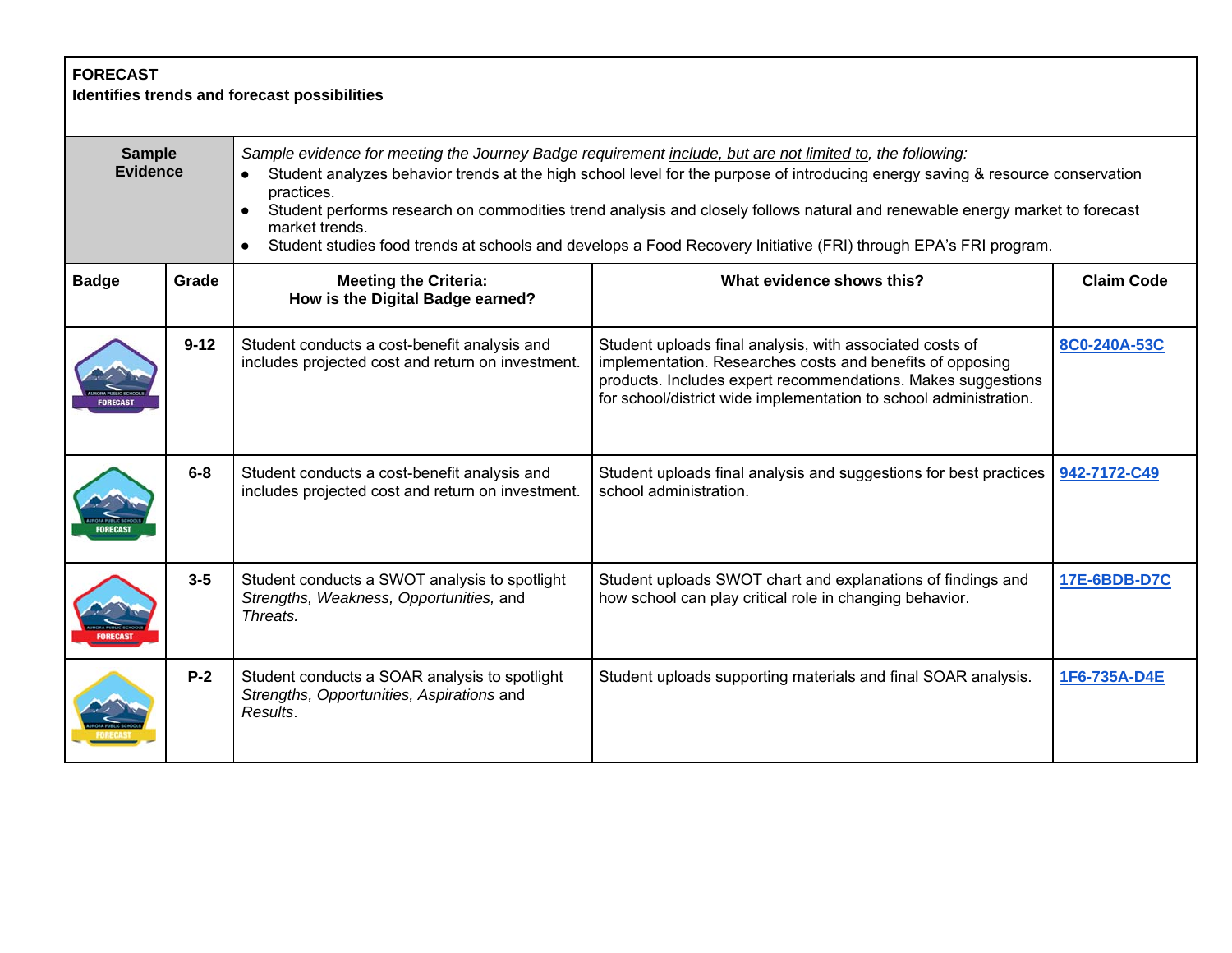|                                  | <b>INNOVATION</b><br>Applies existing knowledge to generate new ideas, products, or processes |                                                                                                                                                                                                                                                                                                                                                                                                                                                                                                      |                                                                                                                                                                                                                                                                                                                                                                                                                                                        |                     |  |  |
|----------------------------------|-----------------------------------------------------------------------------------------------|------------------------------------------------------------------------------------------------------------------------------------------------------------------------------------------------------------------------------------------------------------------------------------------------------------------------------------------------------------------------------------------------------------------------------------------------------------------------------------------------------|--------------------------------------------------------------------------------------------------------------------------------------------------------------------------------------------------------------------------------------------------------------------------------------------------------------------------------------------------------------------------------------------------------------------------------------------------------|---------------------|--|--|
| <b>Sample</b><br><b>Evidence</b> |                                                                                               | Sample evidence for meeting the Journey Badge requirement include, but are not limited to, the following:<br>Student participates in water audit training with experts from Aurora Water.<br>Student creates weekly reports with online infographics of school building performance and updates students and staff on social<br>media platform.<br>Student organizes school-wide energy reduction pledge campaign and projects information from the school's EnergyCAP Dashboard<br>on public forum. |                                                                                                                                                                                                                                                                                                                                                                                                                                                        |                     |  |  |
| <b>Badge</b>                     | Grade                                                                                         | <b>Meeting the Criteria:</b><br>How is the Digital Badge earned?                                                                                                                                                                                                                                                                                                                                                                                                                                     | What evidence shows this?                                                                                                                                                                                                                                                                                                                                                                                                                              | <b>Claim Code</b>   |  |  |
|                                  | $9 - 12$                                                                                      | Student leverages tools and technology available<br>within the school's EnergyCAP Dashboard to<br>develop a unique interactive experience that<br>publicizes school's building performance.                                                                                                                                                                                                                                                                                                          | Student uploads school webpage showing embedded link to the<br>school's EnergyCAP Dashboard, a separate webpage for<br>school's green initiatives, and testimonial of school's IT Manager<br>indicating collaboration on design and implementation.<br>Student also creates a social media outlet (hashtag, instagram,<br>periscope, twitter acct) to promote school's green initiatives.<br>Note: Social Media must have at least 50 unique followers | 963-56F4-191        |  |  |
|                                  | $6-8$                                                                                         | Student leverages tools and technology available<br>within the school's EnergyCAP Dashboard to<br>develop a unique interactive experience that<br>publicizes school's building performance.                                                                                                                                                                                                                                                                                                          | Student creates a social media outlet (hashtag, instagram,<br>periscope, twitter acct) to promote school's green initiatives and<br>reports on school's building performance referencing the<br>school's EnergyCAP Dashboard.<br>Note: Social Media must have at least 30 unique followers                                                                                                                                                             | 650-237A-F63        |  |  |
|                                  | $3 - 5$                                                                                       | Student leverages tools and technology available<br>within the school's EnergyCAP Dashboard to<br>develop a unique interactive experience that<br>publicizes school's building performance.                                                                                                                                                                                                                                                                                                          | Student writes editorial for school newspaper, weekly<br>announcements, or club bulletin about school's green initiatives<br>and reports on the school's EnergyCAP Dashboard and uploads<br>school webpage with article in the spotlight.                                                                                                                                                                                                              | 271-4F77-D1A        |  |  |
|                                  | $P-2$                                                                                         | Student leverages tools and technology available<br>within the school's EnergyCAP Dashboard to<br>develop a unique interactive experience that<br>publicizes school's building performance.                                                                                                                                                                                                                                                                                                          | Students upload photos of energy journals tracking weekly<br>energy and resource use according to the school's EnergyCAP<br>Dashboard.                                                                                                                                                                                                                                                                                                                 | <b>5CD-B9AF-A66</b> |  |  |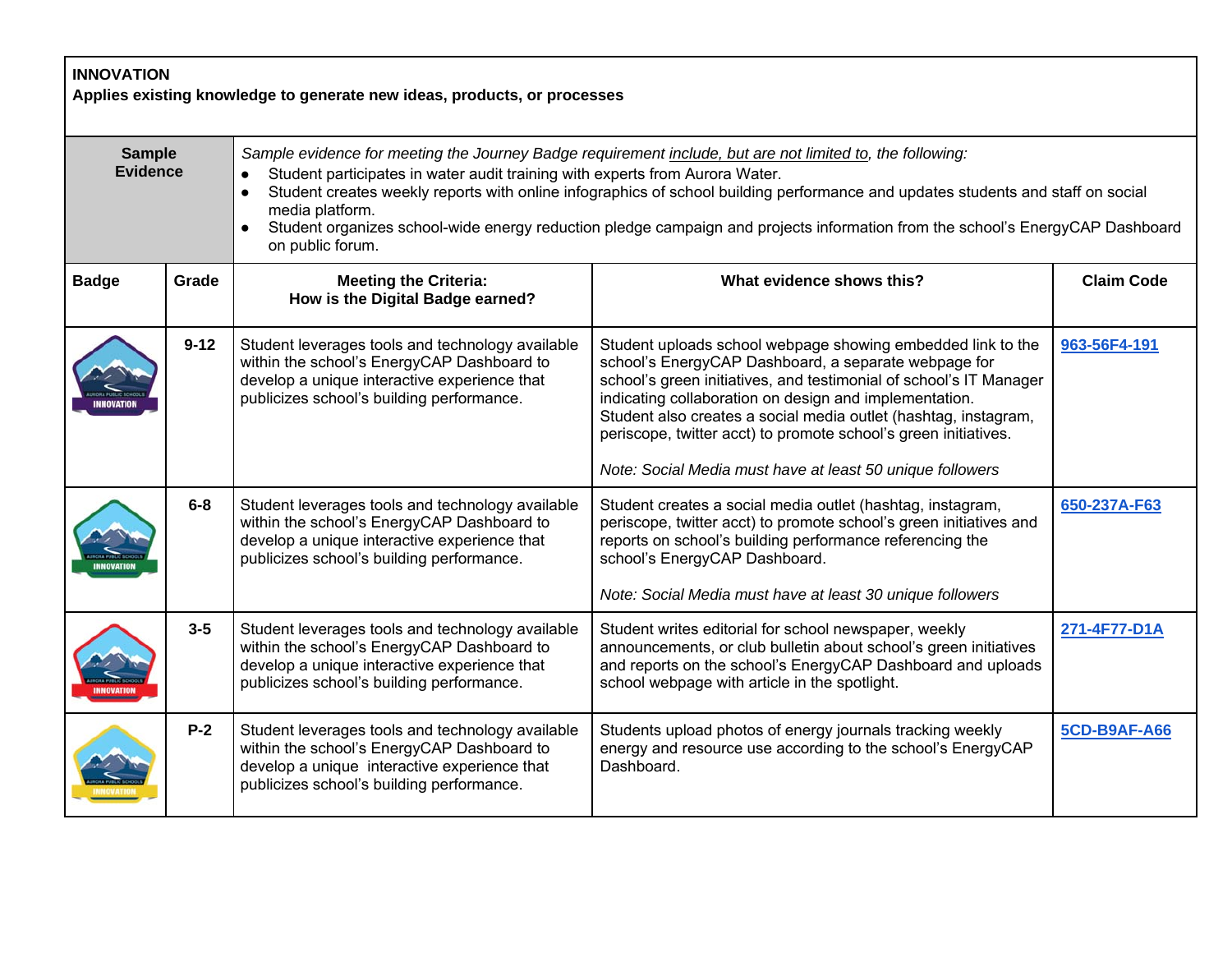| <b>SIMULATION</b><br>Uses models and simulations to explore complex environmental systems and issues |          |                                                                                                                                                                                                                                                                                                                                                                                                                                                                                  |                                                                                                                                                                                   |                   |  |
|------------------------------------------------------------------------------------------------------|----------|----------------------------------------------------------------------------------------------------------------------------------------------------------------------------------------------------------------------------------------------------------------------------------------------------------------------------------------------------------------------------------------------------------------------------------------------------------------------------------|-----------------------------------------------------------------------------------------------------------------------------------------------------------------------------------|-------------------|--|
| <b>Sample</b><br><b>Evidence</b>                                                                     |          | Sample evidence for meeting the Journey Badge requirement include, but are not limited to, the following:<br>Student participates in a science fair and represents an environmental theme (solar and/or wind energy, mud-watt, biofuels, etc.)<br>Student completes an Environmental Course at Pickens Tech.<br>Student designs and constructs a water filtration system.<br>Student builds demonstration compost tumbler.<br>Student constructs a diorama of natural ecosystem. |                                                                                                                                                                                   |                   |  |
| <b>Badge</b>                                                                                         | Grade    | <b>Meeting the Criteria:</b><br>How is the Digital Badge earned?                                                                                                                                                                                                                                                                                                                                                                                                                 | What evidence shows this?                                                                                                                                                         | <b>Claim Code</b> |  |
|                                                                                                      | $9 - 12$ | Student uses hands-on learning to construct an<br>appropriate scale model of a system, machine,<br>process, or product that can be used to explore<br>and accelerate learning opportunities.                                                                                                                                                                                                                                                                                     | Student uploads 5 minute tutorial video, blueprints, and drafts of<br>planning, designing, building, and functionality of a finished<br>system, machine, process, and/or product. | 10B-31CB-91C      |  |
|                                                                                                      | $6-8$    | Student uses hands-on learning to construct an<br>appropriate scale model of a system, machine,<br>process, or product that can be used to explore<br>and accelerate learning opportunities.                                                                                                                                                                                                                                                                                     | Student uploads 3 minute video tutorial of planning, designing,<br>building, and functionality of a finished system, machine,<br>process, and/or product.                         | 96C-E248-257      |  |
|                                                                                                      | $3 - 5$  | Student uses hands-on learning to construct an<br>appropriate scale model of a system, machine,<br>process, or product that can be used to explore<br>and accelerate learning opportunities.                                                                                                                                                                                                                                                                                     | Student uploads photo journal of group project and narrative of<br>how project will impact school.                                                                                | B4F-C003-1E7      |  |
|                                                                                                      | $P-2$    | Student uses hands-on learning to construct an<br>appropriate scale model of a system, machine,<br>process, or product that can be used to explore<br>and accelerate learning opportunities.                                                                                                                                                                                                                                                                                     | Student uploads photos of finished project.                                                                                                                                       | 6F5-62FC-A95      |  |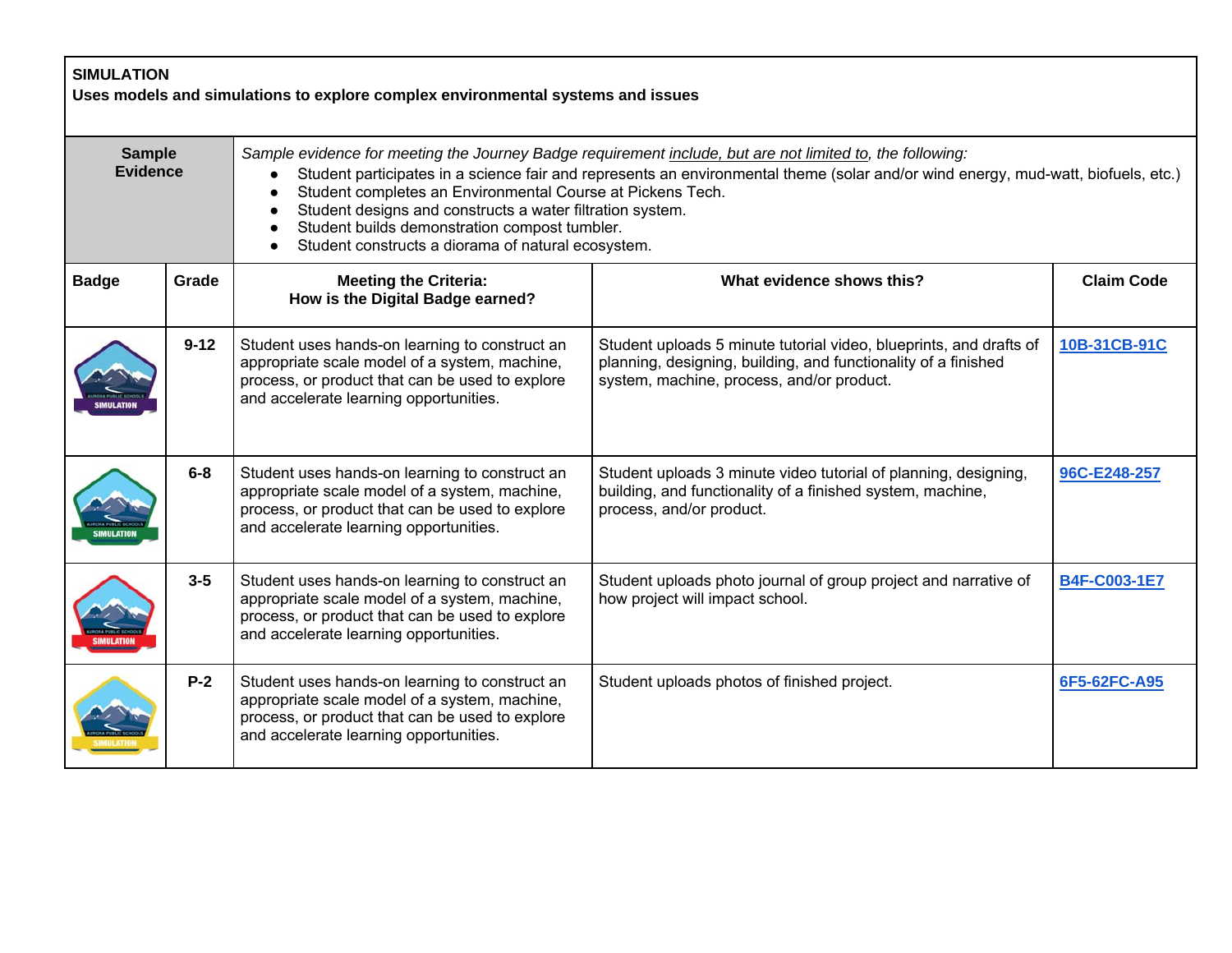

**Summit Badge: SELF-DIRECTION**  *(Encompasses Personal Responsibility, Civic Responsibility, and Work Ethic)* 

**Students understand human, cultural, and societal issues related to technology and practice legal and ethical behavior.** 

#### **Journey Badges**

In order to earn the Self-Direction Summit Badge, students need to earn the four Journey Badges listed below:

- $\bullet$ **ADVOCACY**: advocate and practice safe, legal, and responsible behaviors
- ●**ATTITUDE**: exhibit a positive attitude that supports collaboration, learning, and productivity
- $\bullet$ **LEADERSHIP**: exhibit leadership abilities in a variety of settings
- **LIFELONG LEARNER**: demonstrate attributes of a lifelong learner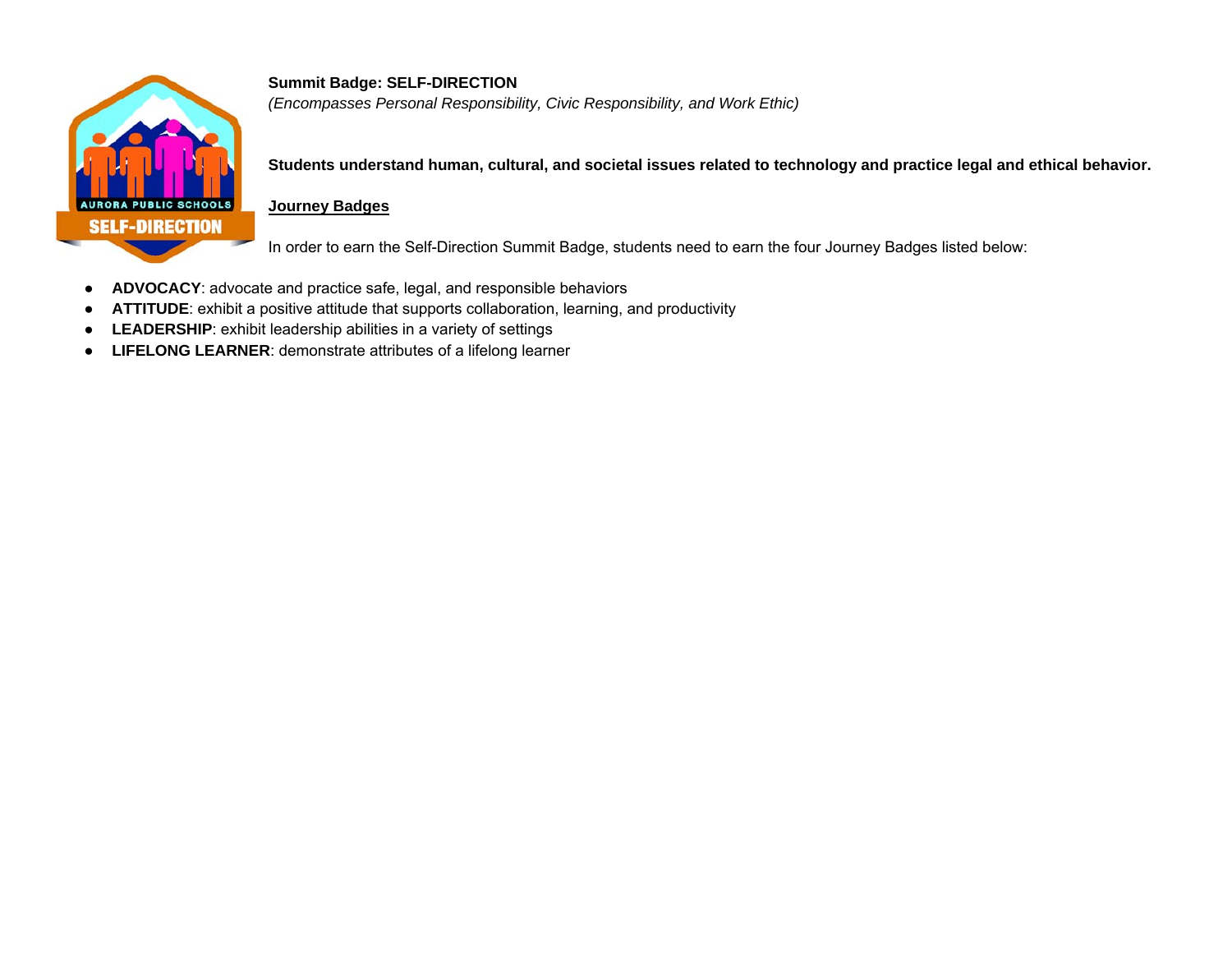| <b>ADVOCACY</b><br>Advocate and practice safe, legal, and responsible behaviors |          |                                                                                                                                                                                                                                                                                                                                                                                                                                                                                                                                                                                                                                                                                                                                                                                          |                                                                                                                                                                                                |                     |  |
|---------------------------------------------------------------------------------|----------|------------------------------------------------------------------------------------------------------------------------------------------------------------------------------------------------------------------------------------------------------------------------------------------------------------------------------------------------------------------------------------------------------------------------------------------------------------------------------------------------------------------------------------------------------------------------------------------------------------------------------------------------------------------------------------------------------------------------------------------------------------------------------------------|------------------------------------------------------------------------------------------------------------------------------------------------------------------------------------------------|---------------------|--|
| <b>Sample</b><br><b>Evidence</b>                                                |          | Sample evidence for meeting the Journey Badge requirement include, but are not limited to, the following:<br>Student designs, creates, and presents light switch tags to reduce energy use and coincide with school's overall green initiatives.<br>Student is active in school's green team or environmental club.<br>$\bullet$<br>Student participates in Aurora Water Crusaders training or Xcel Energy's Think Energy training to act as student advocate for<br>$\bullet$<br>resource conservation.<br>Student actively participates in civic engagement to address environmental grievances with school and city administrators.<br>Student develops a multimedia presentation demonstrating the impact of climate change on micro-macro levels throughout<br>community and state. |                                                                                                                                                                                                |                     |  |
| <b>Badge</b>                                                                    | Grade    | <b>Meeting the Criteria:</b><br>How is the Digital Badge earned?                                                                                                                                                                                                                                                                                                                                                                                                                                                                                                                                                                                                                                                                                                                         | What evidence shows this?                                                                                                                                                                      | <b>Claim Code</b>   |  |
|                                                                                 | $9 - 12$ | Student takes action and actively participates to<br>promote outreach and education of specific topic<br>or theme related to environmental stewardship.                                                                                                                                                                                                                                                                                                                                                                                                                                                                                                                                                                                                                                  | Student submits photos and videos of club members in action to<br>spread message of cause or action.<br>Must also include social media component with a minimum of 30<br>additional followers. | 947-116A-62E        |  |
|                                                                                 | $6-8$    | Student takes action and actively participates to<br>promote outreach and education of specific topic<br>or theme related to environmental stewardship.                                                                                                                                                                                                                                                                                                                                                                                                                                                                                                                                                                                                                                  | Student submits certification of training, reports, activities,<br>photos that coincide with project.                                                                                          | B42-6396-987        |  |
|                                                                                 | $3 - 5$  | Student takes action and actively participates to<br>promote outreach and education of specific topic<br>or theme related to environmental stewardship.                                                                                                                                                                                                                                                                                                                                                                                                                                                                                                                                                                                                                                  | Student create a Public Service Announcement for school and<br>submits link to video.<br>Must also include link to video on school's website.                                                  | 856-F43F-C9C        |  |
|                                                                                 | $P-2$    | Student takes action and actively participates to<br>promote outreach and education of specific topic<br>or theme related to environmental stewardship.                                                                                                                                                                                                                                                                                                                                                                                                                                                                                                                                                                                                                                  | Student create a "green tip" for weekly announcements.                                                                                                                                         | <b>B0C-EE40-551</b> |  |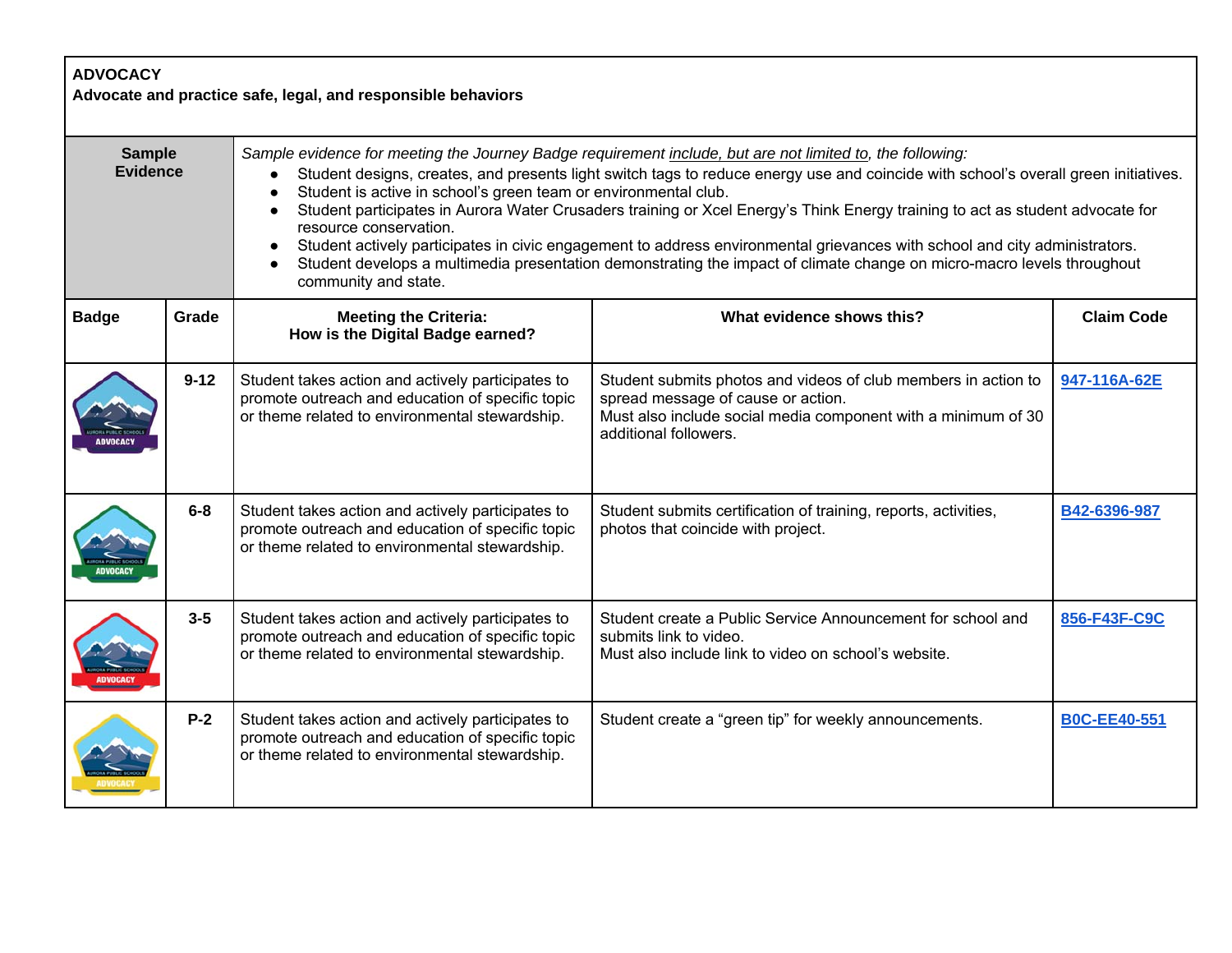| <b>ATTITUDE</b><br>Exhibit a positive attitude that supports collaboration, learning, and productivity |          |                                                                                                                                                                                                                                                                                                                       |                                                                                                                          |                   |  |
|--------------------------------------------------------------------------------------------------------|----------|-----------------------------------------------------------------------------------------------------------------------------------------------------------------------------------------------------------------------------------------------------------------------------------------------------------------------|--------------------------------------------------------------------------------------------------------------------------|-------------------|--|
| <b>Sample</b><br><b>Evidence</b>                                                                       |          | Sample evidence for meeting the Journey Badge requirement include, but are not limited to, the following:<br>Student regularly asks challenging questions that engages other students and shows interest.<br>Student plays an active role in groups settings; understands the importance of shared goals and efforts. |                                                                                                                          |                   |  |
| <b>Badge</b>                                                                                           | Grade    | <b>Meeting the Criteria:</b><br>How is the Digital Badge earned?                                                                                                                                                                                                                                                      | What evidence shows this?                                                                                                | <b>Claim Code</b> |  |
|                                                                                                        | $9 - 12$ | Student demonstrates perseverance, a<br>willingness to reach goals, and remain proactive<br>in the face of adversity.                                                                                                                                                                                                 | Student submits photo and testimonial from teacher indicating<br>student's engagement and positive approach to learning. | 0E0-E0EE-520      |  |
|                                                                                                        | $6-8$    | Student demonstrates perseverance, a<br>willingness to reach goals, and remain proactive<br>in the face of adversity.                                                                                                                                                                                                 | Student submits photo and testimonial from teacher indicating<br>student's engagement and positive approach to learning. | F68-325C-EBD      |  |
|                                                                                                        | $3 - 5$  | Student demonstrates perseverance, a<br>willingness to reach goals, and remain proactive<br>in the face of adversity.                                                                                                                                                                                                 | Student submits photo and testimonial from teacher indicating<br>student's engagement and positive approach to learning. | 980-78F1-131      |  |
|                                                                                                        | $P-2$    | Student demonstrates perseverance, a<br>willingness to reach goals, and remain proactive<br>in the face of adversity.                                                                                                                                                                                                 | Student submits photo and testimonial from teacher indicating<br>student's engagement and positive approach to learning. | 4BD-4477-DD1      |  |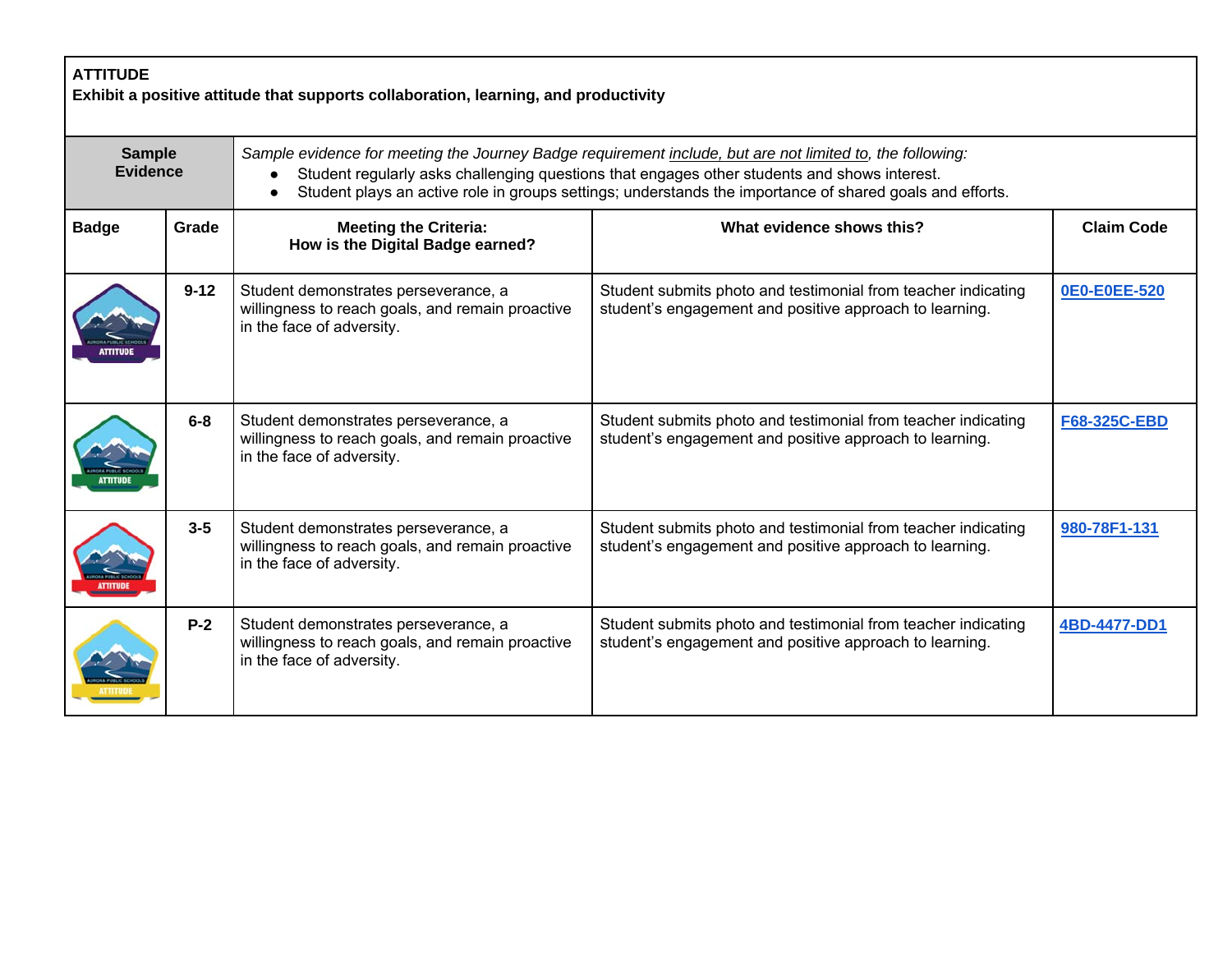| <b>LEADERSHIP</b><br>Exhibit leadership abilities in a variety of settings |          |                                                                                                                                                                                                                                                                                                                                                                                                                                             |                                                                                                                                                                                                                                                                          |                   |  |
|----------------------------------------------------------------------------|----------|---------------------------------------------------------------------------------------------------------------------------------------------------------------------------------------------------------------------------------------------------------------------------------------------------------------------------------------------------------------------------------------------------------------------------------------------|--------------------------------------------------------------------------------------------------------------------------------------------------------------------------------------------------------------------------------------------------------------------------|-------------------|--|
| <b>Sample</b><br><b>Evidence</b>                                           |          | Sample evidence for meeting the Journey Badge requirement include, but are not limited to, the following:<br>Student joins and regularly participates in one or more extracurricular activities for at least a semester<br>Student engages in community volunteer activities related to the environment and sustainability.<br>Student takes on a leadership role in the school and works diligently to make positive environmental changes |                                                                                                                                                                                                                                                                          |                   |  |
| <b>Badge</b>                                                               | Grade    | <b>Meeting the Criteria:</b><br>How is the Digital Badge earned?                                                                                                                                                                                                                                                                                                                                                                            | What evidence shows this?                                                                                                                                                                                                                                                | <b>Claim Code</b> |  |
|                                                                            | $9 - 12$ | Student holds an officer position in Environmental<br>Club/Green Team for at least one full semester<br>and successfully fulfills the duties and<br>responsibilities required by the role.                                                                                                                                                                                                                                                  | Student submits a description of position's duties and<br>responsibilities and a testimonial from a fellow officer or<br>Environmental Club sponsor that provides examples of how you<br>fulfilled your duties.                                                          | 626-1BAD-97A      |  |
|                                                                            | $6 - 8$  | Student holds an officer position in Environmental<br>Club/Green Team for at least one full semester<br>and successfully fulfills the duties and<br>responsibilities required by the role.                                                                                                                                                                                                                                                  | Student submits written reflection explaining what went well and<br>areas for improvement, including how the student would lead<br>their group differently if they were to assume this leadership role<br>again.                                                         | 52A-90E7-AC5      |  |
|                                                                            | $3 - 5$  | Student holds an officer position in Environmental<br>Club/Green Team for at least one full semester<br>and successfully fulfills the duties and<br>responsibilities required by the role.                                                                                                                                                                                                                                                  | Student submits "Club Journal" with photos of classroom<br>activities, fundraising activities, community service activities,<br>examples of student engagement and written reflections of<br>events with positive and negative outcomes and how to improve<br>next time. | D27-37FF-65D      |  |
|                                                                            | $P-2$    | Student holds an officer position in Environmental<br>Club/Green Team for at least one full semester<br>and successfully fulfills the duties and<br>responsibilities required by the role.                                                                                                                                                                                                                                                  | Student submits "Club Journal" with written examples and<br>summaries of classroom activities, fundraising activities,<br>community service activities, and school events.                                                                                               | 5D6-C4AE-67F      |  |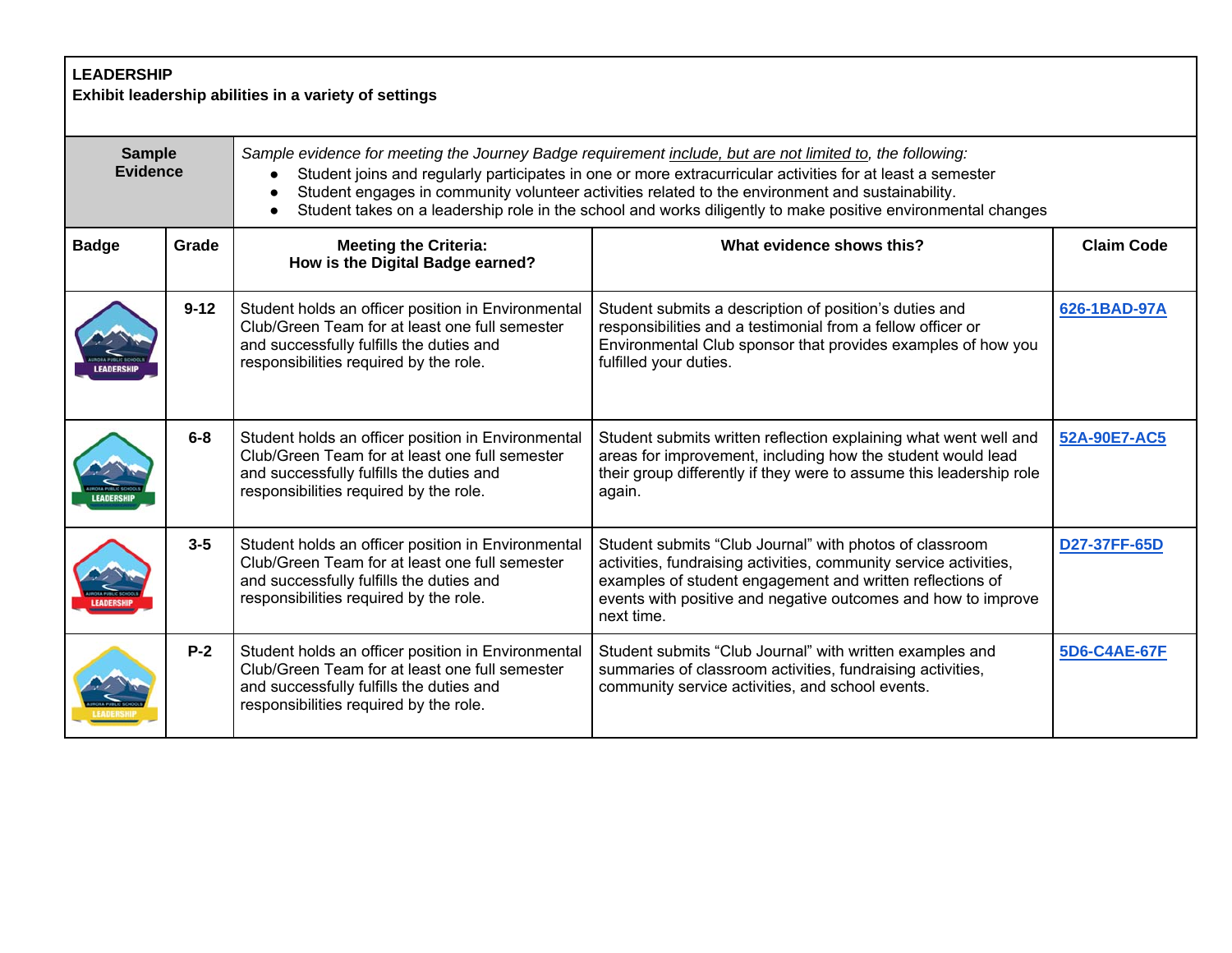| <b>LIFELONG LEARNER</b><br>Demonstrate attributes of a lifelong learner |          |                                                                                                                                                                                                                                                                                                                                                                                                                                                                                                                                                                                                                               |                                                                                                                                       |                     |  |
|-------------------------------------------------------------------------|----------|-------------------------------------------------------------------------------------------------------------------------------------------------------------------------------------------------------------------------------------------------------------------------------------------------------------------------------------------------------------------------------------------------------------------------------------------------------------------------------------------------------------------------------------------------------------------------------------------------------------------------------|---------------------------------------------------------------------------------------------------------------------------------------|---------------------|--|
| <b>Sample</b><br><b>Evidence</b>                                        |          | Sample evidence for meeting the Journey Badge requirement include, but are not limited to, the following:<br>Student actively seeks out academic resources for the purpose of success and knowledge growth. Can be exemplified through<br>tutoring, group study, requesting teacher assistance outside of class, etc.<br>Student shows initiative by completing additional assignments designed to complement environmental education.<br>Student participates in environmental clubs and events outside the school.<br>Student documents and records contributions to continue making school and community more sustainable. |                                                                                                                                       |                     |  |
| <b>Badge</b>                                                            | Grade    | <b>Meeting the Criteria:</b><br>How is the Digital Badge earned?                                                                                                                                                                                                                                                                                                                                                                                                                                                                                                                                                              | What evidence shows this?                                                                                                             | <b>Claim Code</b>   |  |
|                                                                         | $9 - 12$ | Student exemplifies school's PBIS statement in<br>all aspects of learning and demonstrates<br>ongoing, voluntary, and self-motivated pursuit of<br>knowledge for either personal or professional<br>reasons.                                                                                                                                                                                                                                                                                                                                                                                                                  | Student submits documentation of extra-curricular activities with<br>teacher/club sponsor's testimonial in support of student's work. | <b>CDB-5AF3-105</b> |  |
|                                                                         | $6-8$    | Student exemplifies school's PBIS statement in<br>all aspects of learning and demonstrates<br>ongoing, voluntary, and self-motivated pursuit of<br>knowledge for either personal or professional<br>reasons.                                                                                                                                                                                                                                                                                                                                                                                                                  | Student submits documentation of extra-curricular activities with<br>teacher/club sponsor's testimonial in support of student's work. | 65A-C1E8-0A7        |  |
|                                                                         | $3 - 5$  | Student exemplifies school's PBIS statement in<br>all aspects of learning and demonstrates<br>ongoing, voluntary, and self-motivated pursuit of<br>knowledge for either personal or professional<br>reasons.                                                                                                                                                                                                                                                                                                                                                                                                                  | Student submits documentation of extra-curricular activities with<br>teacher/club sponsor's testimonial in support of student's work. | <b>DF0-A8BE-28D</b> |  |
|                                                                         | $P-2$    | Student exemplifies school's PBIS statement in<br>all aspects of learning and demonstrates<br>ongoing, voluntary, and self-motivated pursuit of<br>knowledge for either personal or professional<br>reasons.                                                                                                                                                                                                                                                                                                                                                                                                                  | Student submits documentation of extra-curricular activities with<br>teacher/club sponsor's testimonial in support of student's work. | 968-779A-849        |  |